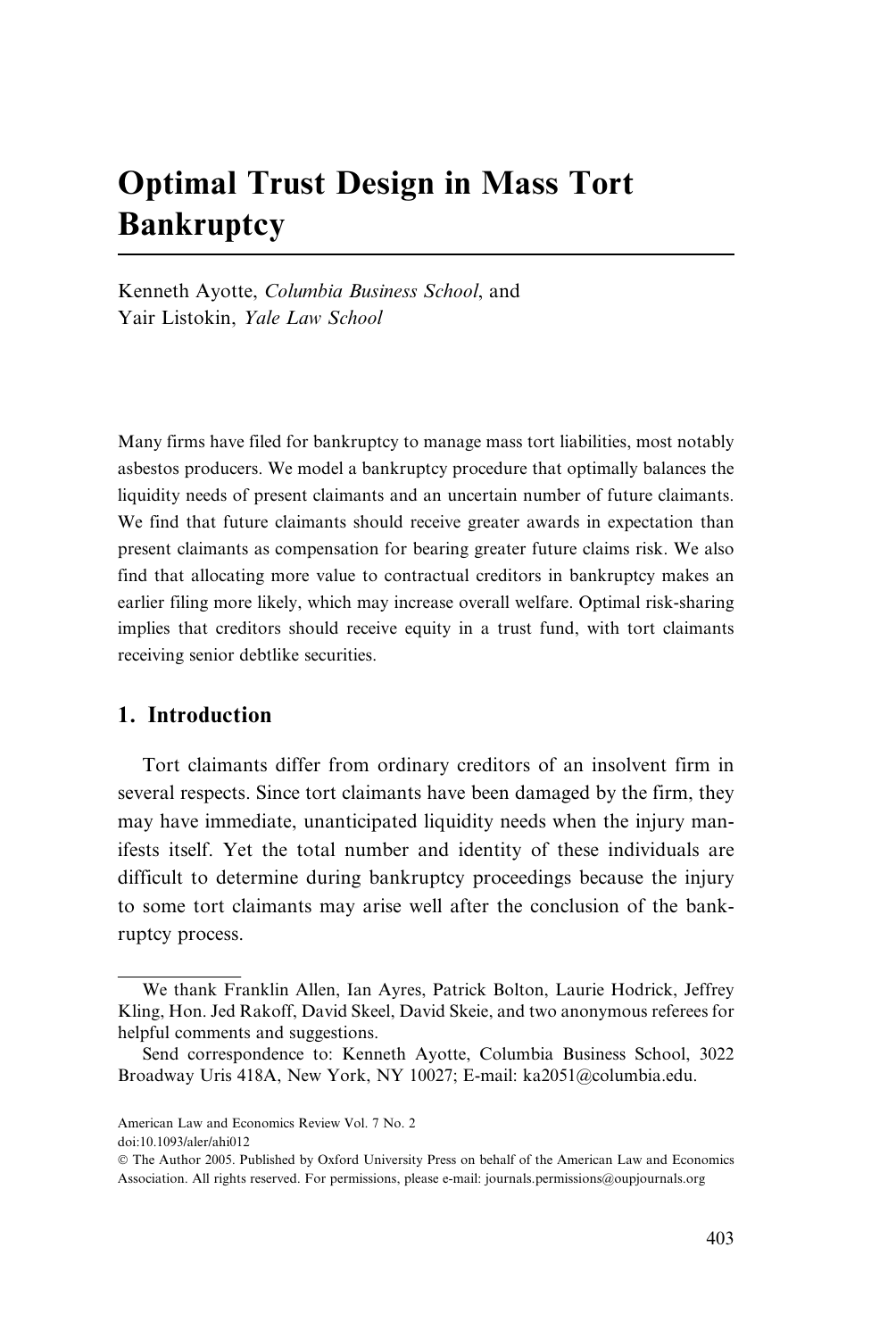The presence of these "future claimants" adds an additional laver of complexity to bankruptcies resulting from mass tort liability.<sup>1</sup> The problem of future claimants also vexes legislative attempts to resolve mass torts, such as the Fairness in Asbestos Injury Resolution Act of 2003 (FAIR Act).<sup>2</sup> Mass tort injuries, such as those caused by asbestos exposure, can entail long and variable lag times between the exposure and the resultant harm. These lag times and the associated uncertainty regarding the total extent of the harm compel judges and policy makers to make difficult decisions regarding the appropriate treatment of present claimants, future claimants, and other creditors when a limited pool of resources is available for distribution. The immediate liquidity needs of present claimants must be balanced with the requirements of an unknown number of future claimants, and these claimants in turn must be prioritized relative to creditors who own contractual claims on the firm. The resulting judgments will affect the way both value and risk will be shared by these very different groups.

A commonly cited problem with current practice is that future claimants are not adequately represented and should expect little to remain in a trust fund after present claimants and creditors are compensated. There are both conceptual and empirical justifications for this belief. Because future claimants are not identifiable before a settlement occurs, it is difficult to find an appropriate representative for them in bankruptcy proceedings (Warren and Jacoby, 1997). As a result, early claimants commonly receive a much greater share of the tort claimants' fund than warranted by their numbers (Smith, 1994). Concerned about similarly disparate treatment between present and future claimants, the Supreme Court invalidated an asbestos-related class action settlement in Amchem Products Inc. v. Windsor (Raskolnikov, 1998).<sup>3</sup>

There can be also significant financial incentive for the firm's contractual owners to delay the timing of a settlement. If the firm's assets can be easily distributed to existing creditors before these future claims materialize, a bankruptcy filing may only occur when the firm has little value left

<sup>1.</sup> Indeed, the National Bankruptcy Review Commission conducted a conference on the issue (National Bankruptcy Review Commission, 1998).

<sup>2.</sup> Fairness in Asbestos Injury Resolution Act of 2003, S. 1125, 108th Cong. (2003).

<sup>3.</sup> See Amchem Prods. V. Windsor, 521 U.S. 591 (1997).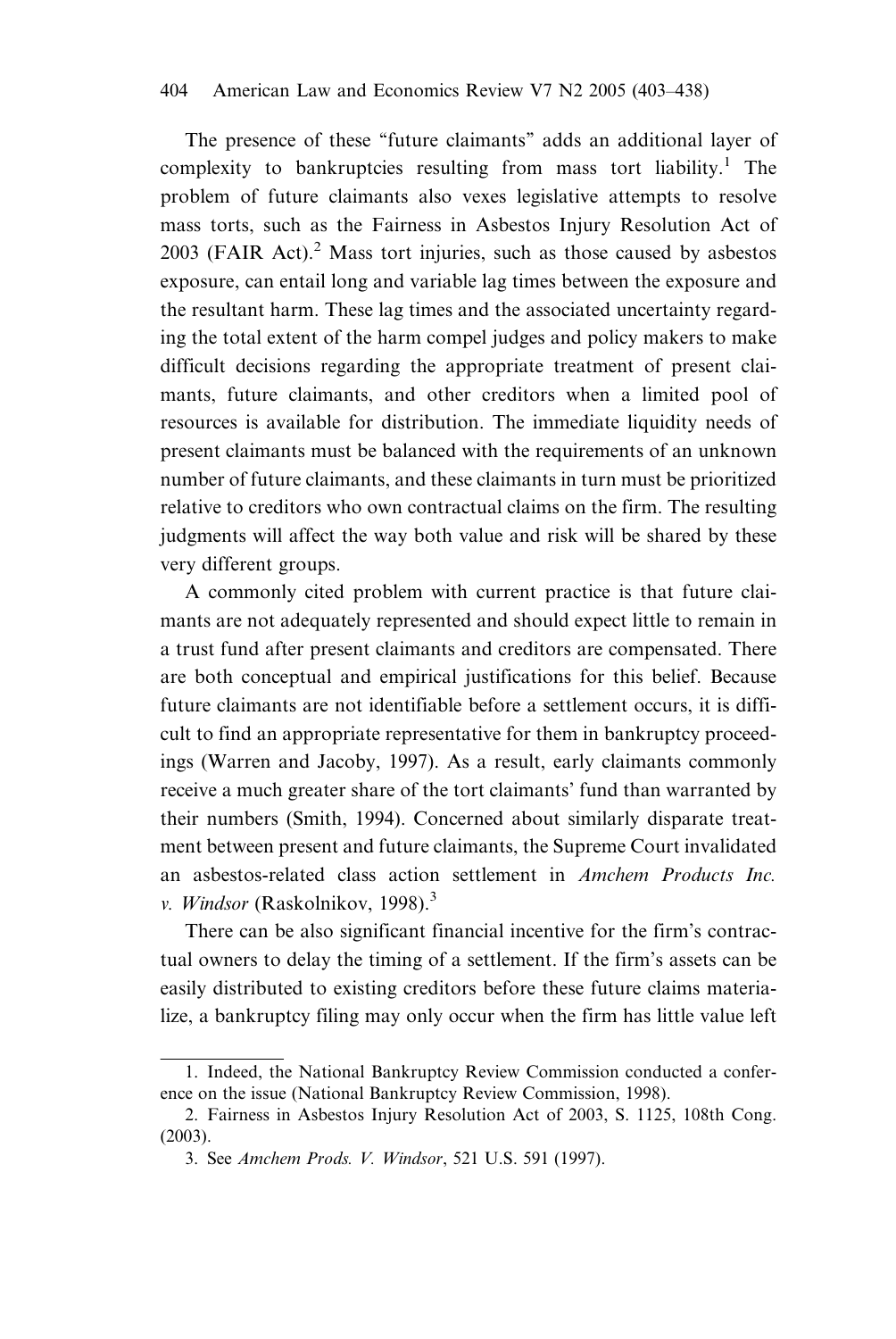to divide. The fear of being left out of the distribution has contributed to "race to the courthouse" issues, including individuals seeking compensation and receiving large awards for injuries that have yet to materialize (Warren, 2002).

''Mass tort bankruptcies'' have become increasingly prevalent. Asbestos liability alone has been implicated in the bankruptcy declarations of at least 60 corporations (Treaster, 2003). The asbestos problem is currently the subject of an ongoing congressional attempt to establish a trust fund of over \$100 billion to compensate all present and future claimants of asbestos manufacturers, insurers, and related companies. In addition to asbestos, there are other potential applications in which considerations of future claimants are important. Given the tidal wave of litigation surrounding tobacco firms, for example, and the long lag time between cigarette smoking and illness, it is quite likely that future claimants will be a major issue should large tobacco firms be forced into bankruptcy or class-action settlement negotiations.

Several legal scholars have proposed innovative solutions to the problem of distributing funds to present and future claimants in the context of mass tort bankruptcies (commonly called the fair distribution problem). Roe (1984) proposes delivering damage payments as a variable annuity, adjusting payouts from a trust fund over time as new information changes expectations about the severity of future claims. Smith (1994) advocates using capital markets to formulate these expectations by giving claimants tradeable equity securities backed by a trust. At the core of these proposals is the efficient use of information about future damages to reduce the disparity in payoffs among claimants that surface at different points in time.

The explicit goal of these proposed solutions is to provide equal monetary compensation to present and future claimants. In the absence of perfect foresight about the number of future claims, however, perfect equality in compensation would be an extremely rare and fortuitous occurrence in practice. If applied correctly, the Roe and Smith schemes would provide present and future claimants with equal compensation in expectation.<sup>4</sup> Although this aim appears to be an intuitive extension of

<sup>4.</sup> In the case of the capital markets approach, this will be true if potential tort bond buyers are risk-neutral with respect to future claimant risk and that the market is perfectly liquid.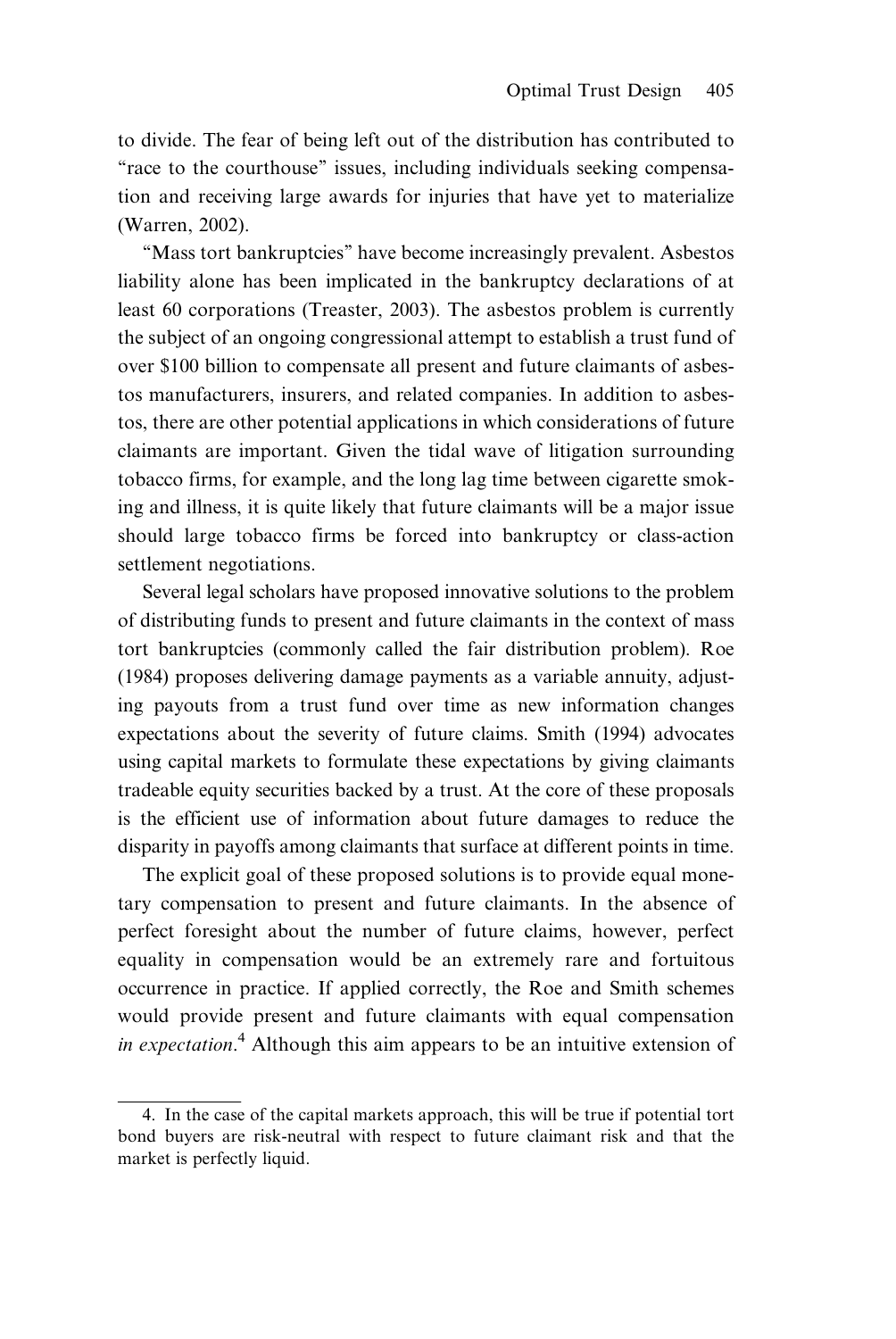the fairness principle under uncertainty, these solutions are not welfaremaximizing. In fact, these proposals retain some critical elements of the under/overcompensation problem that they are designed to preclude. Because future claimants' payments are subject to greater risk (namely, the uncertain number of other claimants dividing up the remaining assets), risk-averse individuals would prefer to be a current claimant than a future claimant receiving the same payout in expectation.<sup>5</sup> As a result, the distribution of payments between present and future claimants proposed by Roe and Smith will be neither efficient from a social welfare perspective nor completely fair.

In addition, the two solutions offer incomplete guidelines for the appropriate sharing rule between tort claimants and other creditors during bankruptcy reorganizations, and treat the timing of the bankruptcy filing as exogenous.<sup>6</sup> Both of these considerations are of major importance. Current bankruptcy law stipulates that tort claimants share value pro rata with other unsecured creditors. Although this will naturally affect the pool of funds available to tort claimants, it will also affect the incentive of the firm's contractual owners (its debt and equity holders) to seek a court-imposed solution.<sup>7</sup>

This article develops a model of optimal damage compensation to present and future claimants of a mass tort (either within bankruptcy or as part of a class action settlement) with incomplete insurance. When claimants have convex marginal utility, we find that the efficient solution requires future claimants to receive greater expected compensation than present claimants. In other words, the optimal payment policy, often weighted in favor of present claimants, should be reversed. Future

<sup>5.</sup> This is true under reasonable specifications of the utility function that incorporate risk-aversion, including the CRRA utility function, from which some of our results are derived.

<sup>6.</sup> Both Roe and Smith correctly observe (in somewhat different contexts) that claimants are risk averse (Roe, 1984, p. 877; Smith, 1994, p. 396). Nevertheless, they fail to note that the persistence of risk implies that the current claimants' position is preferable to that of the future claimants. Although the reduction in variance of damage payments that results from their superior estimation and payment procedures is an improvement over the status quo, it does not eliminate the issue of claimant risk.

<sup>7.</sup> In this article, we do not treat the impact of bankruptcy on ex ante incentives to take precautions. For discussions, see Shavell (1986), Pitchford (1995), Roe (1984) and Kennedy (1985).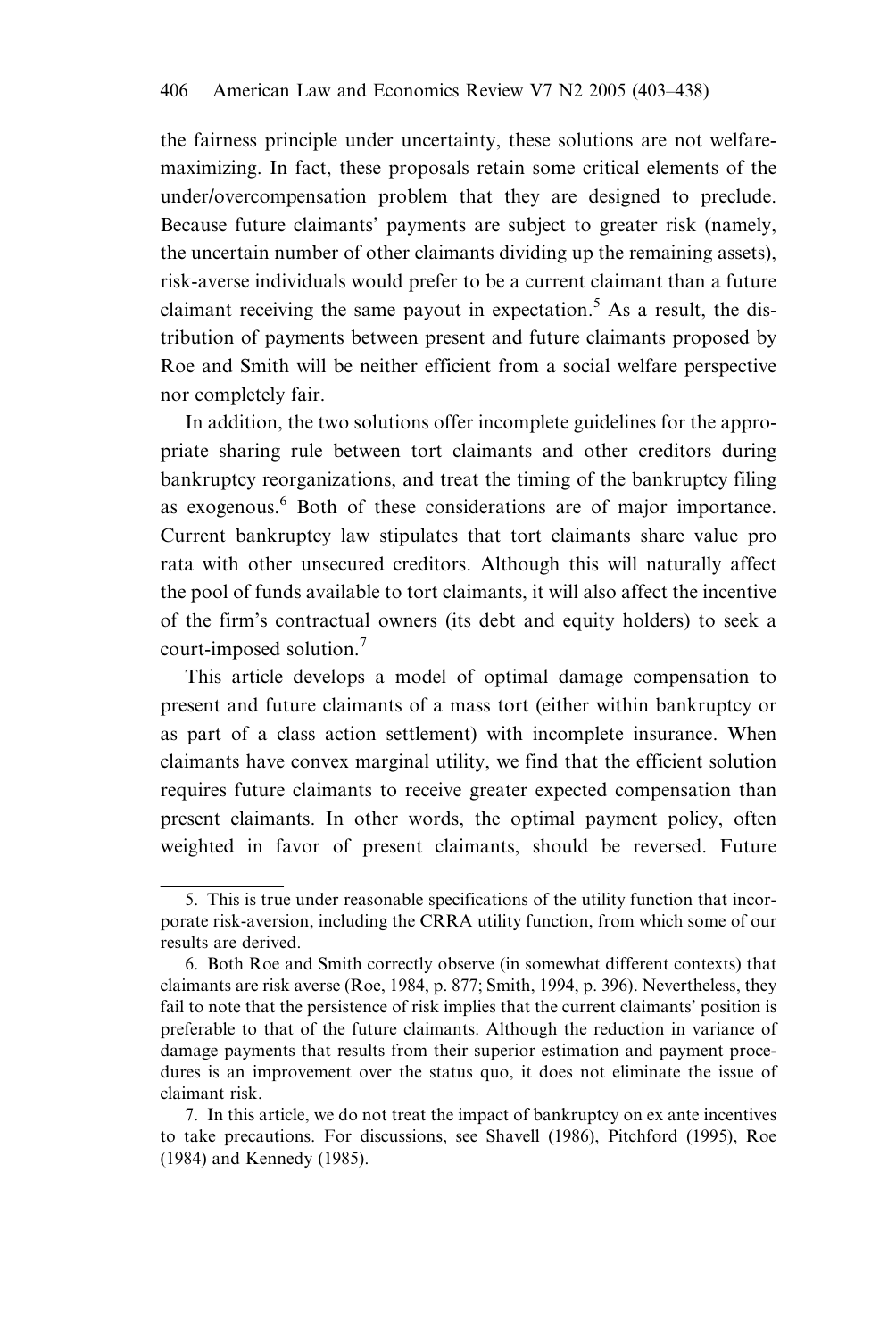claimants should (on average) receive greater damages to avoid a scenario in which unexpectedly large numbers of future claimants lead to very low per capita awards.

This conclusion is closely related to the consumption and savings literature, where precautionary saving (driven by convex marginal utility) is shown to be the primary motivation for savings, accounting for approximately two-thirds of total savings according to a recent decomposition (Gourinchas and Parker, 2001). Moreover, this precautionary savings motive becomes increasingly important as the risks involved grow larger (Deaton, 1992). Because mass torts often involve very large risks and epidemiological estimates are subject to considerable uncertainty, we believe precautionary savings motives are particularly important in this context.

We next turn to the appropriate priority of tort claimants in relation to other contract creditors. We start by noting that the unique considerations surrounding future tort claimants (in particular, their overexposure to claimant risk and their inability to transfer this risk) justifies a reinterpretation of priority. We distinguish between ''ex ante'' priority, which determines how firm value is divided, and "ex post" priority, which determines how risk is shared, with regard to tort claimants and contract creditors. We demonstrate that ex post priority, the right to be paid first from the assets in the bankruptcy estate, should always be given to tort claimants over contract creditors. In other words, claimants should receive debtlike securities in the bankruptcy trust, whereas contract creditors should be the residual claimants on the trust after tort claimants are paid a prespecified amount.

The effect of this policy is to allocate as much of the claimant risk to contract creditors as possible for a given expected payment to creditors. Because a risk-averse tort claimant's payoff depends heavily on the number of future claims that arise, and contract creditors (who can hold diversified portfolios) are more plausibly risk-neutral with respect to claimant risk,<sup>8</sup> this arrangement reflects optimal risk-sharing. It also stands in sharp contrast to solutions imposed by previous mass tort bankruptcy

<sup>8.</sup> We will consider claimant risk to be idiosyncratic, which would imply that the holder would not demand excess compensation for bearing such risk in a framework such as the CAPM, because it can easily be diversified away.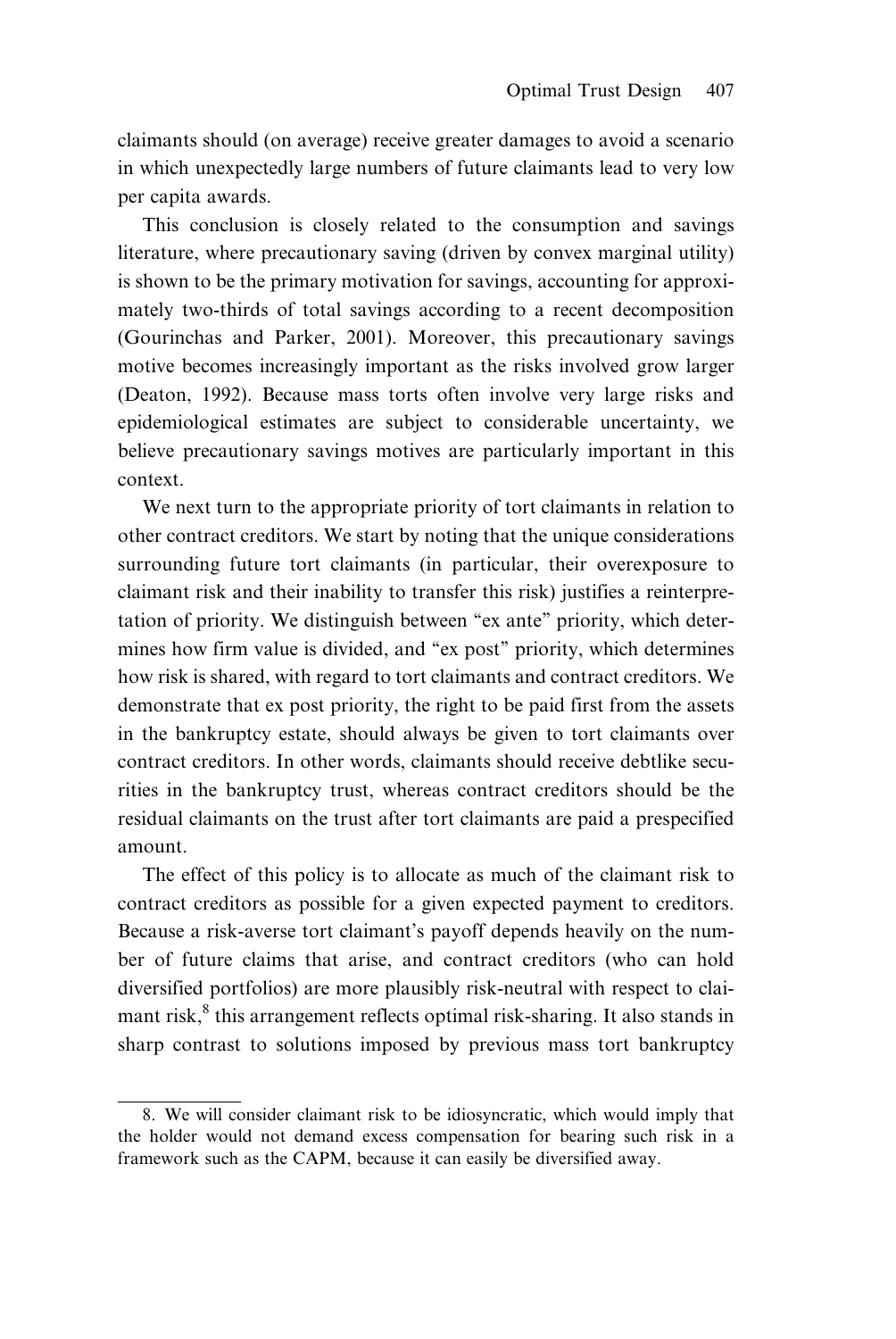settlements, such as the asbestos liability related reorganization of the Johns-Manville Corporation, in which prepetition contract creditors were given claims on the reorganized firm that were implicitly senior to the claimants' trust (Delaney, 1992). As currently designed, the FAIR Act trust fund also runs the risk of running out of funds for future claimants, while limiting risk exposure for other parties (Peterson, 2003).

The optimal policy with respect to ex ante priority (the division of value between claimants and creditors) is more subtle. We show that a clear trade-off exists between higher priority for creditors, which gives the firm's owners more incentive to file early, and higher claimant priority, which allows a greater payment to claimants conditional on the timing of the filing. We find that in some circumstances, a pro rata value sharing rule can be preferable to claimant priority because the benefit of an earlier bankruptcy can outweigh a smaller expected payment to tort claimants.

The remainder of the article is organized as follows. Section 2 introduces the model of damage payments to current and future claimants. Section 3 employs the model to derive several results regarding optimal allocation of damage awards to claimants. In section 4, we use the model to study the optimal ex post priority for sharing of risk between claimants and other unsecured creditors. Section 5 discusses ex ante priority and optimal value sharing rules. Section 6 concludes.

# 2. Model and Assumptions

This section develops a simple framework for considering the fair distribution problem. $9$  In the model, a social planner (such as a judge), who must approve all bankruptcy and class-action settlements, attempts to maximize the utility of a group of present claimants and an uncertain number of future claimants. We should note that the choice of our objective function (the maximization of total surplus) leaves aside alternative definitions of what a "fair" outcome would be.<sup>10</sup> Our optimal allocation

<sup>9.</sup> Listokin and Ayotte (2004) provide a less formal analysis of some of the issues herein and include discussion on implementing optimal policy, such as incentive compensation schemes for future claimants representatives.

<sup>10.</sup> For example, one possible definition of fairness would require that present and future claimants always receive the same dollar award. This would not be welfare-maximizing, because this could only be achieved by delaying the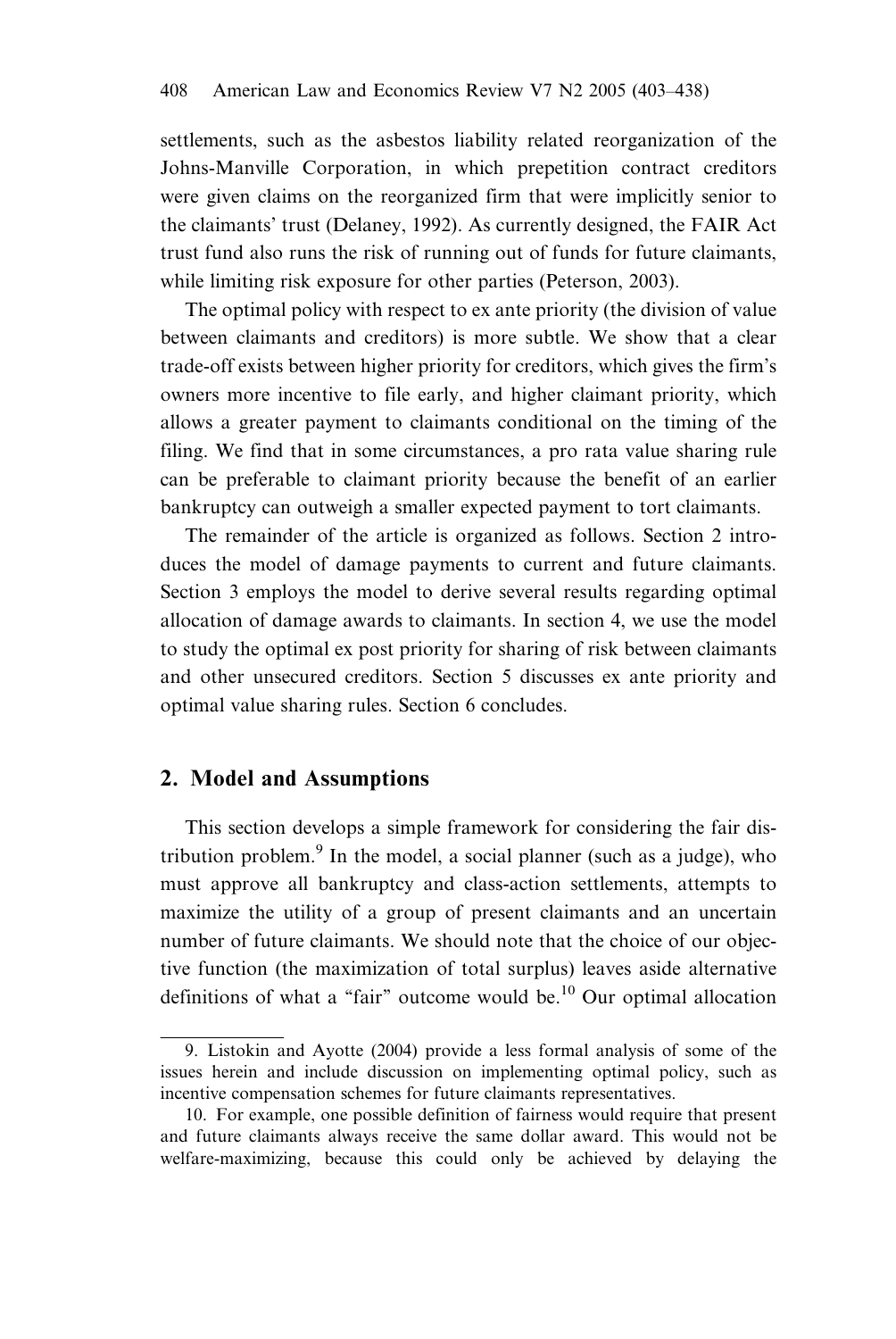scheme will be fair in the sense that a potential claimant would prefer the optimal scheme to any other, before becoming aware of his or her status as either uninjured, a present claimant, or a future claimant.

Consider an economy where all individuals, including present and future claimants, have (intertemporally separable) utility in each period represented by  $u(z_t)$ , where  $z_t$  is total consumption in the period and the standard assumptions about utility functions  $u'(.) > 0$ ,  $u''(.) < 0$ , apply. In addition, assume that marginal utility is convex, that is  $u'''(.) > 0$ . This assumption is satisfied for many common utility functions, including constant relative risk aversion utility (CRRA), a standard functional form for problems of this type. It implies that although marginal utility decreases with additional income, the rate of this decrease slows as income rises. Absent any tortious harm or damage payment, individuals are assumed to have (riskless) income  $y$  in every period, a fraction of which comes from a well-diversified portfolio of securities in many publicly traded firms. Though a small fraction of these firms will cause harm that will reduce payments to their security holders, we assume that the number of firms is large enough such that no individual firm's payoff is large enough to affect  $\nu$ . This ensures that noninjured contract creditors will behave in a riskneutral manner with respect to their investment in any individual firm.

The model consists of three periods. In periods 1 and 2, a small fraction of the population will become harmed by a given firm. All claimants subjected to harm by a firm are assumed to be affected for a total of two periods. We refer to individuals harmed in periods 1 and 2 as present claimants and those harmed in periods 2 and 3 as future claimants.<sup>11</sup> For expositional simplicity, we take the discount rate  $\delta$  and interest rate r to be zero; all results here will hold for any positive  $\delta = r$ , and the model's results can be generalized when these assumptions are relaxed. Contract creditors will collectively hold (unsecured) claims on each firm with face value F. To focus our discussion exclusively on claimant risk, we assume that firms generate riskless cash flows worth  $W$  as of period 1. If the firm files for

compensation to present claimants until the number of future claims is realized. Because present claimants value early payouts, this would be suboptimal.

<sup>11.</sup> We chose a structure in which harm to present and future claimants overlap by one period to compare our model more realistically to Roe's variable annuity proposal.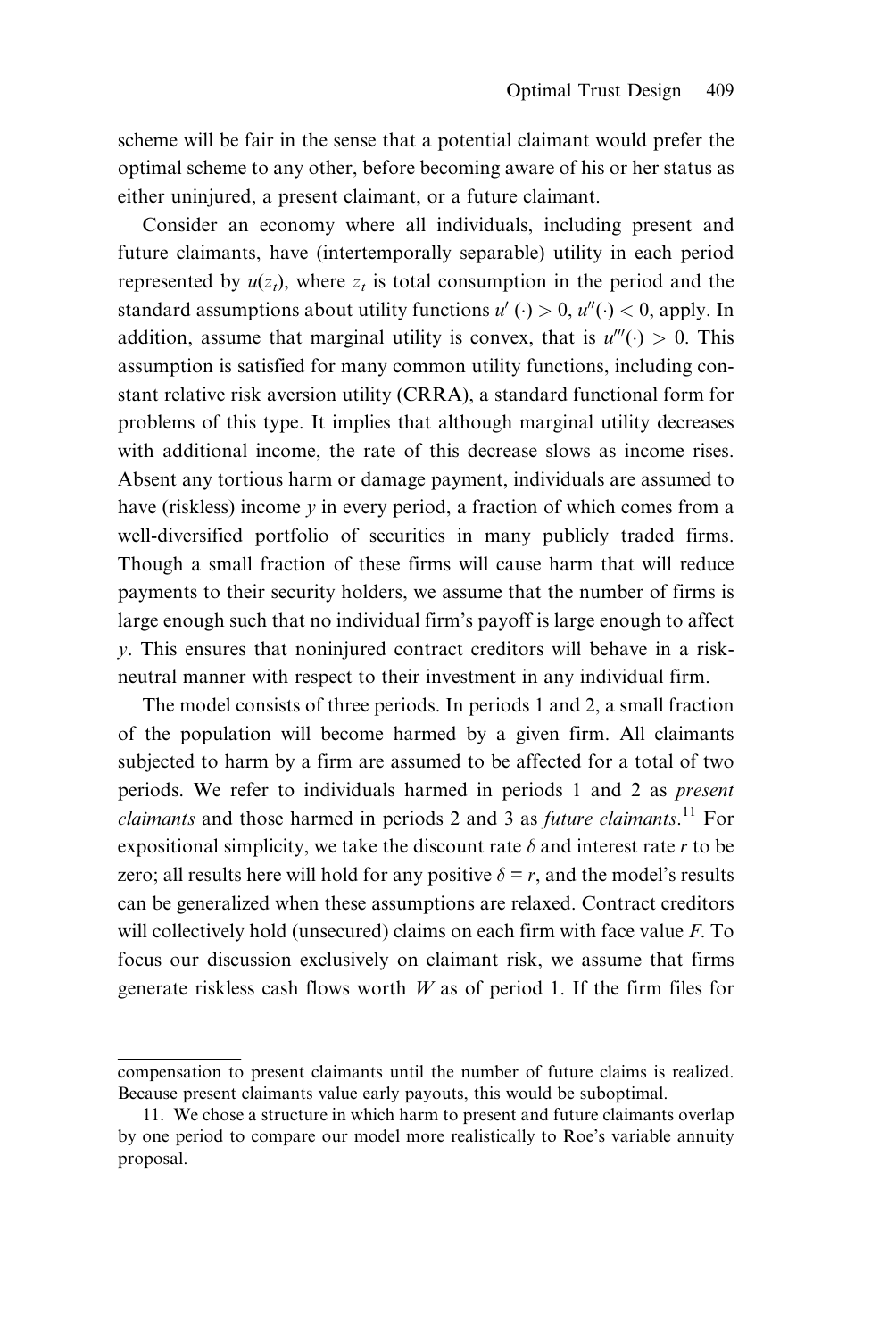bankruptcy in period 1, this will be the value of the assets available for distribution from the trust fund.<sup>12</sup>

An important assumption underlying our analysis is that insurance markets are incomplete. This is an assumption made by both Roe (1984) and Smith  $(1994)$ <sup>13</sup> Although noninjured individuals are risk-neutral with respect to the risk of future claimants, several factors suggest that insurance companies will not be able to assume the entire liability for future claimants. First, damage award amounts are not exogenous. If claimants, courts, and juries know that a deep-pocketed insurance company has assumed all liability, then both the number of claims and the amount of the individual awards may rise. In addition, insurance companies may be very wary of adverse selection problems in an area where epidemiological estimates are inherently uncertain and firms often have superior private information. In practice, liability insurance almost always includes caps on coverage. For example, even the federal government, while acting as insurer of last resort for acts of terrorism, has included a limit on its liability (Terrorism Risk Protection Act §103(e)(2)). If partial insurance can be purchased at a reasonable rate, then  $W$  should be reinterpreted to include the maximum value of the insurance coverage.

In addition, we assume that present claimants cannot borrow against uncertain future payments at an attractive rate. If such borrowing were possible, then a trustee would prefer to wait until the uncertainty in the number of claimants is resolved and have early claimants borrow against future awards rather than make payments from the trust immediately. This assumption, however, is not crucial to our analysis; even if such a market were readily available, all the same issues would apply. Future claimants'

<sup>12.</sup> This assumption can also be easily relaxed, allowing the trust fund to be composed, for example, of equity in the insolvent firm, as has often been the case in practice. This would likely result in greater precautionary saving for future claimants due to the added risk in the value of the trust as long as the value of the trust is uncorrelated with the realized number of claimants.

<sup>13.</sup> Indeed, if insurance markets were complete, the entire problem of future claimants that has plagued mass tort bankruptcies would appear to be a red herring. Rather than creating complicated trusts or invalidating class action settlements, policy makers should simply have required the purchase of insurance protecting future claimants. The fact that this simple solution has not become a prominent feature of many mass tort bankruptcies strongly suggests that insurance markets for mass tort liabilities are incomplete.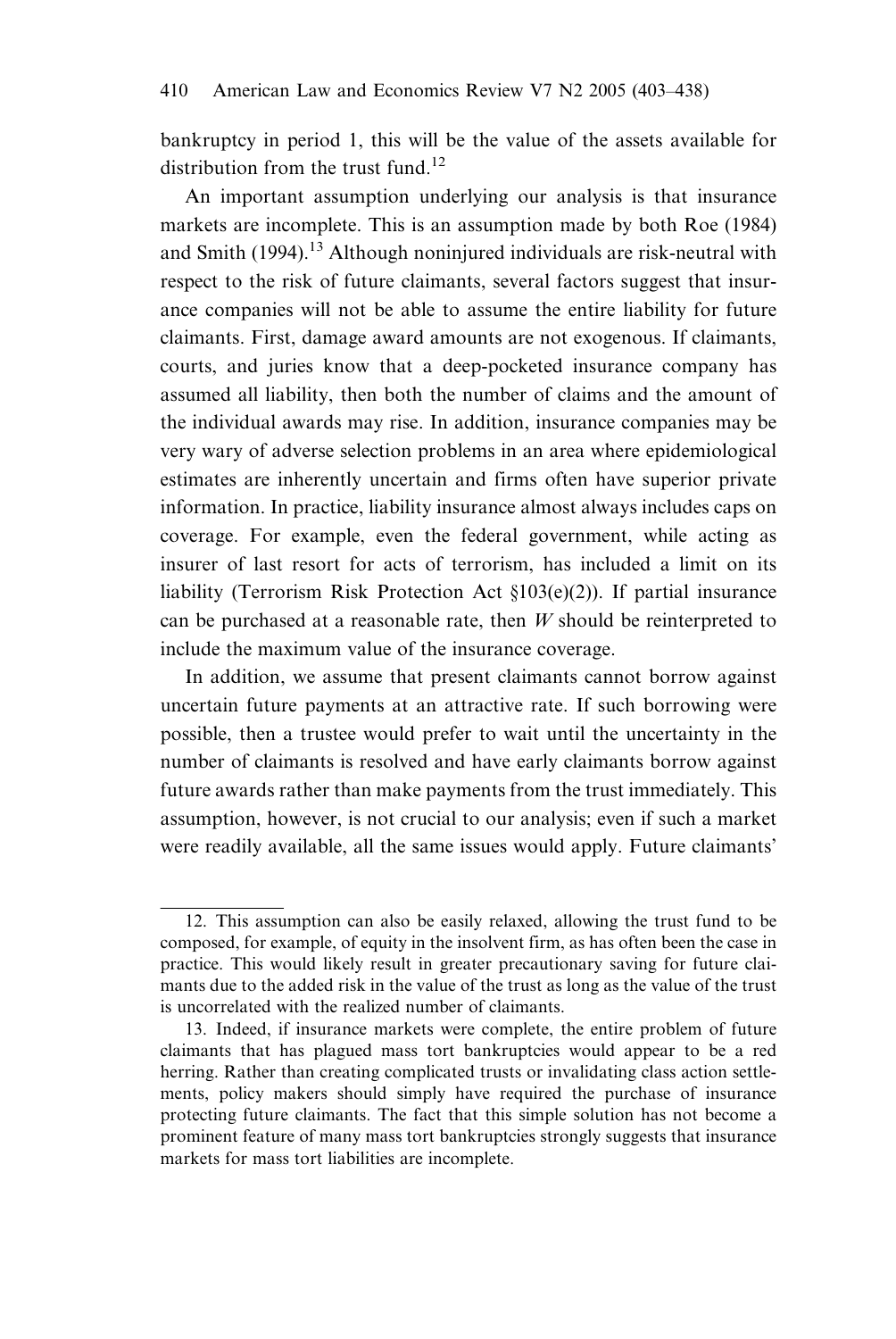payoffs would still be subject to greater risk than that of present claimants (through the disparity would be reduced), and some optimal allocation of value and risk between creditors and claimants would still be necessary.

## 3. Optimal Payments with No Contract Creditors

To get a feel for the basic intuition underlying the problem and to focus on the trade-off between liquidity and risk to tort claimants, we initially assume that tort claims are the only claims on the firm and that a trust fund for these claims has been endowed with  $W$  dollars to distribute to claimants; these assumptions will be relaxed in subsequent sections. We also take by assumption (in this subsection only) that the trust fund is small enough such that it is never possible to pay all tort claimants in full.<sup>14</sup>

In the first period, present claimants (the number of present claimants is normalized to one) are harmed by an amount  $d$  and receive damages, denoted by  $C_1^p$  from the fund for payments (*W*). All as-yet unharmed future claimants and those who will never be harmed receive income y and utility  $u(y)$  $u(y - d + C_1^p)$  in period 1; because the marginal utility of these unharmed individuals is strictly lower than harmed individuals, it is strictly suboptimal to compensate anyone in period 1 who is unharmed. Present claimants are also harmed by d in period 2 and are compensated by the amount  $C_2^p$ , which is funded from the pool of money remaining in the trust fund after period 1. In addition, there are a variable number of future claimants arising in period 2, the amount denoted by the random variable  $n_2$ , with density  $f(n_2)$ . These future claimants are also harmed by the amount  $d$  in periods 2 and 3. Future claimants are compensated by the amount  $C_2^f/n_2$  per capita in period 2.  $C_2^f$  is also funded by the pool of money remaining in the trust. Finally, future claimants receive  $C_3^f/n_2$  per capita in period 3. Applying the same logic as before, present claimants will not receive any funding in period 3 because they are no longer harmed and receive income  $y<sub>1</sub><sup>15</sup>$  whereas future claimants, by assumption, are not fully compensated in period 3.

A social planner in the first period whose goal is to maximize overall social surplus (such as a judge or a trustee of the claimants' fund) should choose first period distributions when the number of future claimants is uncertain to maximize the following problem (because it is suboptimal to

<sup>14.</sup> Formally, this is expressed by the inequality  $W < 2d(1 + min\{n_2\})$ .

<sup>15.</sup> The basic results will remain unchanged if this assumption is relaxed.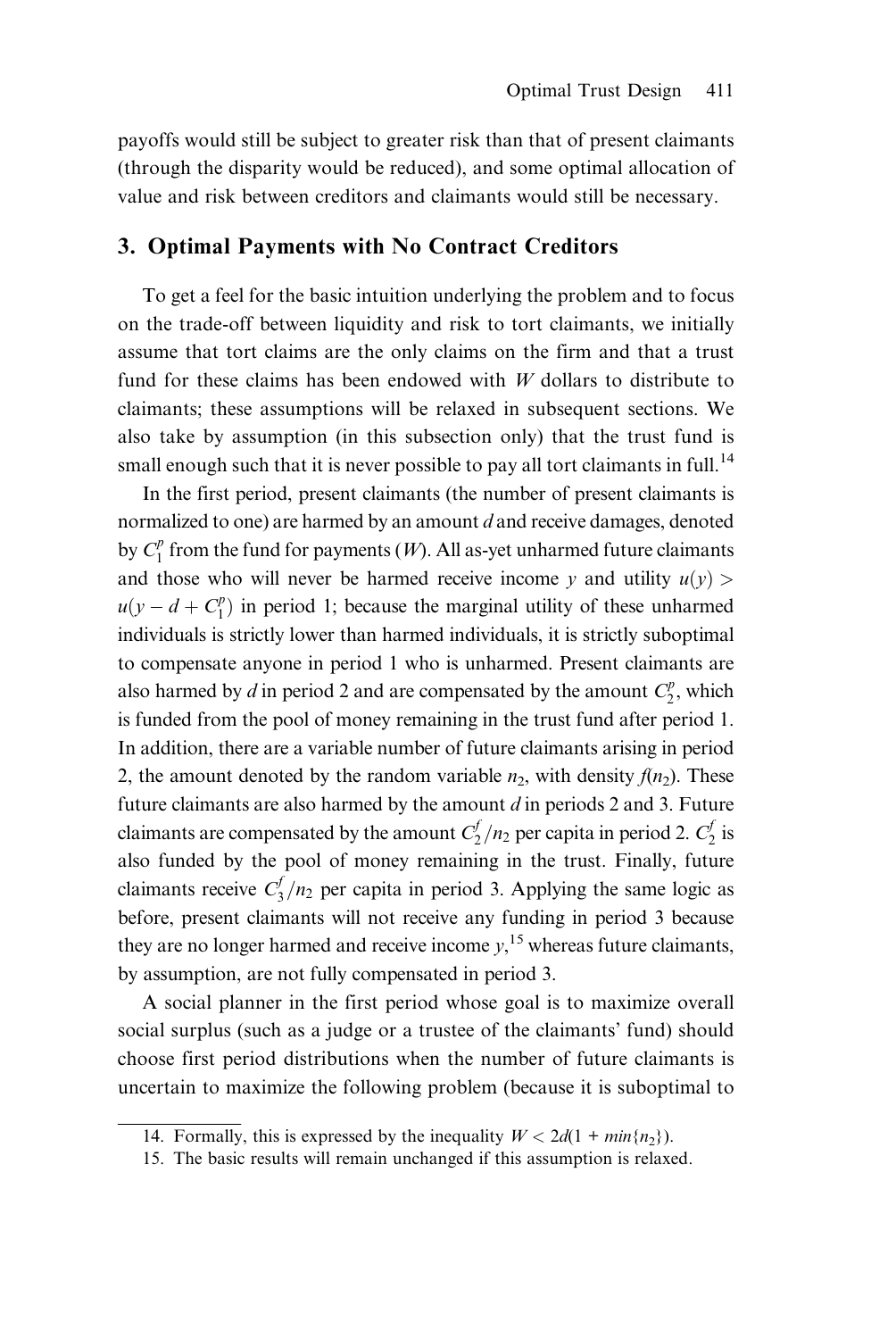compensate individuals in a period in which they are unharmed, utilities of unharmed individuals are suppressed):

$$
SS = \max_{C_1^p} u(y - d + C_1^p) + E_{n_2}[V_2(W, C_1^p, n_2)] \tag{1}
$$

where  $V_2(W, C_1^p, n_2)$  is the social surplus created by the optimal allocation of funds after the uncertainty in the number of future claimants is resolved. Explicitly,  $V_2(W, C_1^p, n_2)$  is given by the solution to the following problem:

$$
\max_{C_2^p, C_2^f} u(y - d + C_2^p) + n_2 \left[ u \left( y - d + \frac{C_2^f}{n_2} \right) \right] + n_2 \left[ u \left( y - d + \frac{W_2 - C_2^p - C_2^f}{n_2} \right) \right] \tag{2}
$$

where  $W_2 = W - C_1^p$ .

In this setup, the motivation for damage compensation is the existence of damaged individuals with high marginal utility. Note that, by allowing  $C_2^p$  to be decided in period 2, this setup is consistent with the variable annuity solution proposed by Roe. The social planner will not want to completely withhold payment from present claimants in the first period (before the uncertainty is resolved), however, because this policy denies compensation to damaged individuals with high marginal utility. Once period 2 is reached, an opportunity to mitigate the lost utility of present claimants from damage suffered in period 1 is forever lost. Thus, the model captures the difficult trade-off between the immediate liquidity needs of present claimants and the desire to achieve a fair distribution between present and future claimants once the uncertainty is resolved.

#### 3.1. Payments after Uncertainty Is Resolved

To determine the appropriate distribution of payments to present and future claimants, we will first solve the planner's period 2 problem (Equation 2). Solving Equation 2 for  $C_2^p$  and  $C_2^f$  yields the following first-order (Euler) conditions:

$$
u'(y - d + C_2^p) - u'\left(y - d + \frac{W_2 - C_2^p - C_2^f}{n_2}\right) = 0
$$
 (3)

and

$$
u'\left(y-d+\frac{C_2'}{n_2}\right)-u'\left(y-d+\frac{W_2-C_2''-C_2'}{n_2}\right)=0
$$
 (4)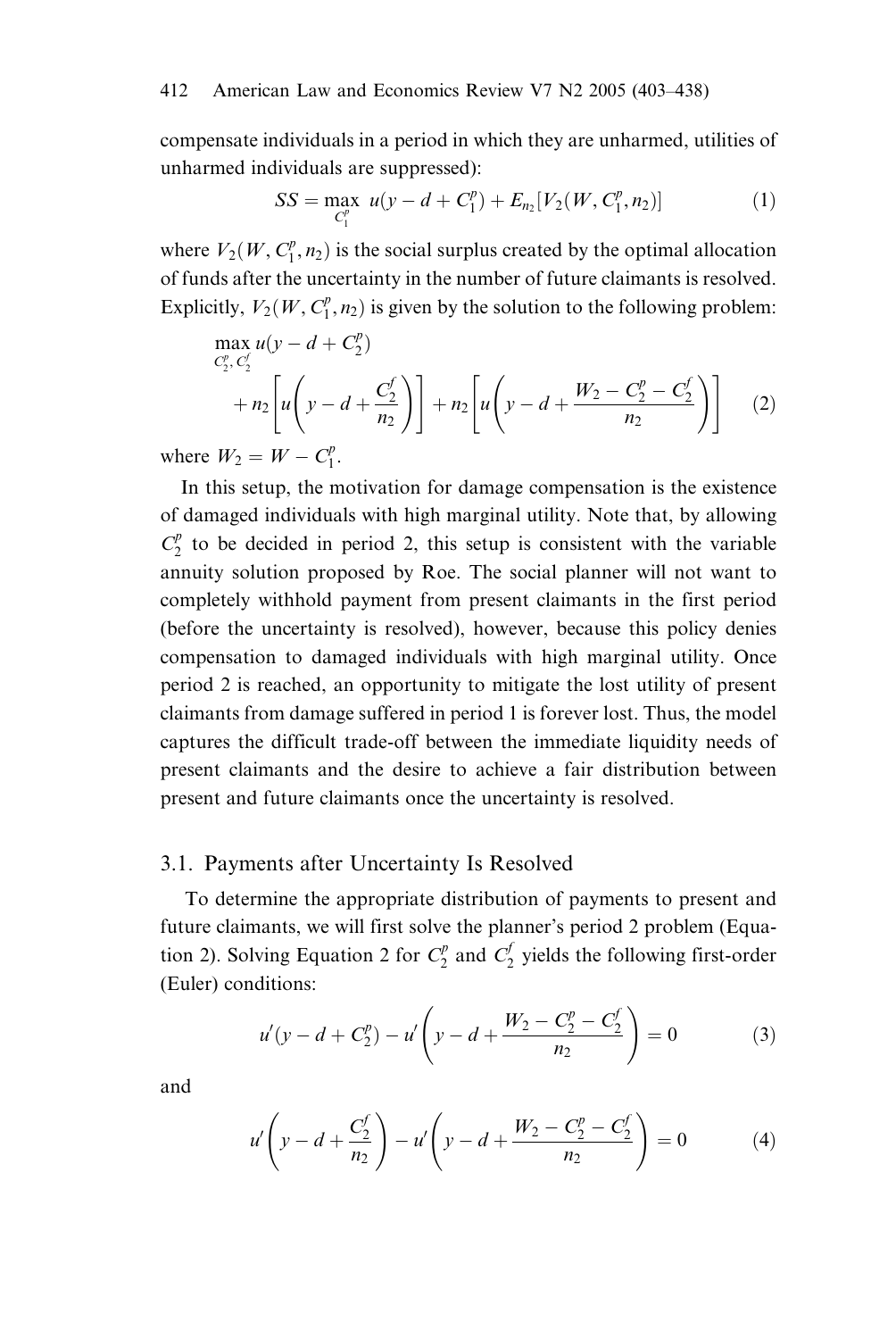Combining equations, along with the assumption that  $u'' < 0$ , leads to lemma 1.

Lemma 1. In an optimal trust, present claimants in period 2 and future claimants in periods 2 and 3 receive the same per capita damage award  $(C_2)$ , where  $C_2 = \frac{W_2}{2n_2+1}$ .

Proof. See appendix.

Lemma 1 follows naturally from the compensation motive of this setup. Because present and future claimants are both damaged by the same amount d and there is no uncertainty, welfare maximization requires that all individuals receive the same damage award, a pro rata distribution of the remaining funds in the trust. This provides theoretical justification for the desire to compensate claimants equally when the number of claims is perfectly forecastable, as is the number of period 3 claimants when period 2 arrives. This reinforces the motivations behind the proposals in Smith (1994) and Roe (1984). As we will see, however, this principle of equality will only be optimal when there is no remaining uncertainty about the future.

Lemma 1 allows us to rewrite  $V_2(\cdot)$  (Equation 2), by replacing  $C_2^p$  and  $C_2^f$  appropriately. In turn, this enables Equation 1 to be rewritten as

$$
\max_{C_1^p} u(y - d + C_1^p) + E_{n_2} \left[ (2n_2 + 1) u \left( y - d + \frac{W - C_1^p}{2n_2 + 1} \right) \right] \tag{5}
$$

Differentiating this expression with respect to  $C_1^p$  and setting equal to zero yields the Euler equation

$$
u'(y - d + C_1^p) = E_{n_2} \left[ u' \left( y - d + \frac{W - C_1^p}{2n_2 + 1} \right) \right]
$$
 (6)

Intuitively, the first period payment to present claimants should be chosen to equalize the marginal utility of a present claimant with the expected marginal utility of a future claimant. With this condition in hand, we can now provide a more concrete prescription for allocating funds between present and future claimants.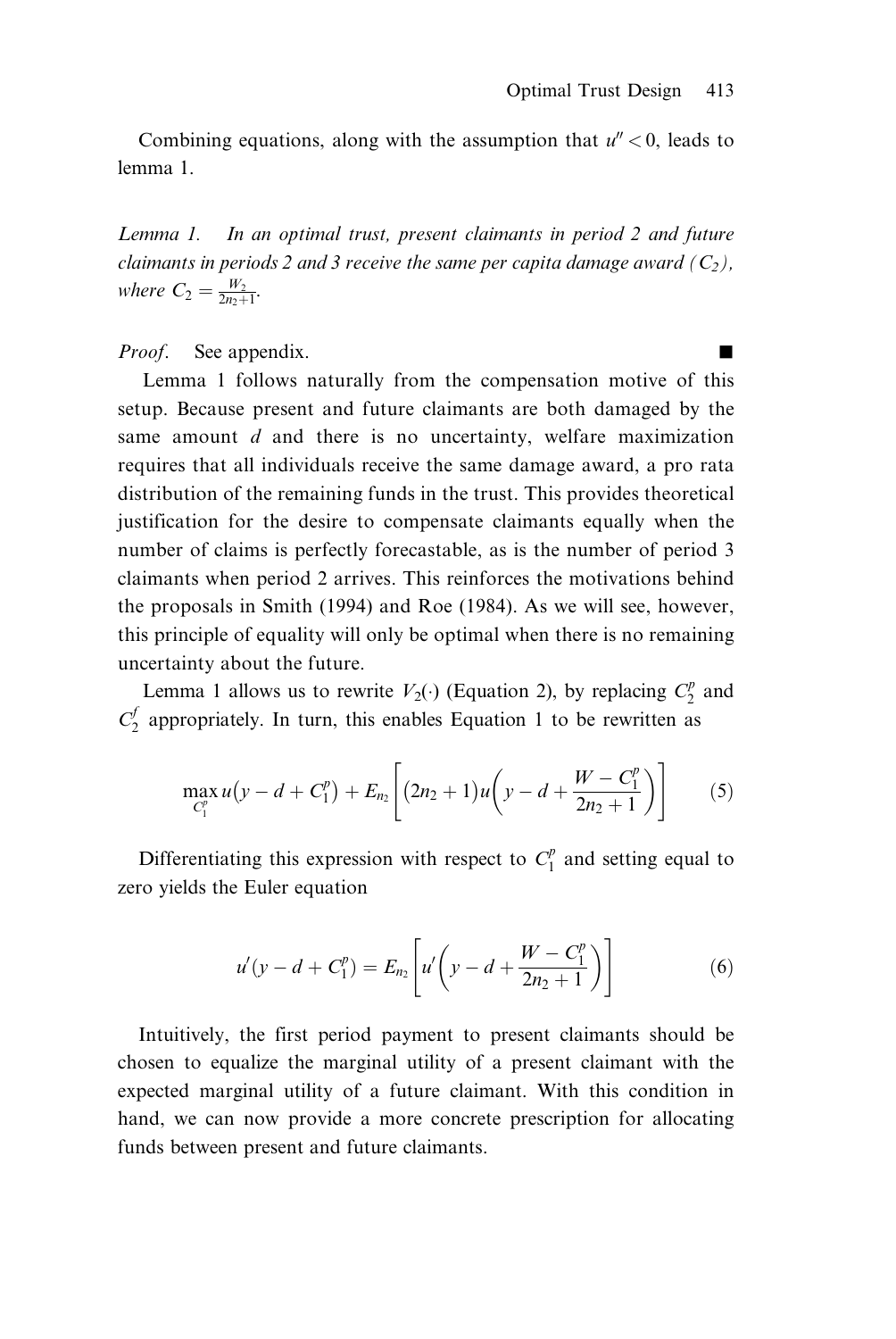# 3.2. Comparing Payments to Present and Future Claimants

Proposition 2. In an optimal trust, future claimants receive greater damage awards in expectation than present claimants. That is,  $E_{n_2}[\frac{W-C_1^p}{2n_2+1}] > C_1^p$ .

#### Proof. See appendix.

Future claimants should receive greater damage payments in expectation than present claimants because the consequences of underpayment in the future (due to high  $n_2$ ) are of increasingly greater significance than the consequences of overpayment.<sup>16</sup> A social planner desperately wants to avoid the bad eventuality of having little resources for many future claimants, who would have very high marginal utility. As a result, prudence should be the rule when awarding damages to present claimants in the first period.

The solutions to the problem of future claimants offered by Smith (1994) and Roe (1984) do not share this feature. Instead, they hope to award the same amount in expectation to the present and future claimants. The argument made here, along with the empirical evidence on precautionary savings (Gourinchas and Parker, 2001, 2002) suggests that these solutions will tend to be unfair and inefficient with respect to future claimants. Moreover, the inefficiencies associated with such proposals will tend to be large in size given the importance of the precautionary savings motive.

The recommendation of conservative awards to present claimants would have served the Manville bankruptcy's principals quite well. Instead of generously rewarding the initial claimants, only to find that there was little left for late-arriving claimants, the trust should have cautiously paid out to initial claimants to protect itself should the number of claimants prove surprisingly large (as was the case). Thus, judges (who must approve bankruptcy settlements) should insist that a greater amount of funds be set aside for future claimants than hitherto required.

It is important to recognize that the optimal allocation prescribed by Proposition 2 does not disproportionately reward future claimants. Although future claimants receive greater payments on average, they will occasionally suffer outcomes that are considerably worse than anything faced by the present claimants. Awards to future claimants must be greater on average to mitigate the harm caused by unexpectedly low damage

<sup>16.</sup> This is the result of the convexity of marginal utility and not simply of risk aversion. It would not be true in the case of quadratic utility, for example.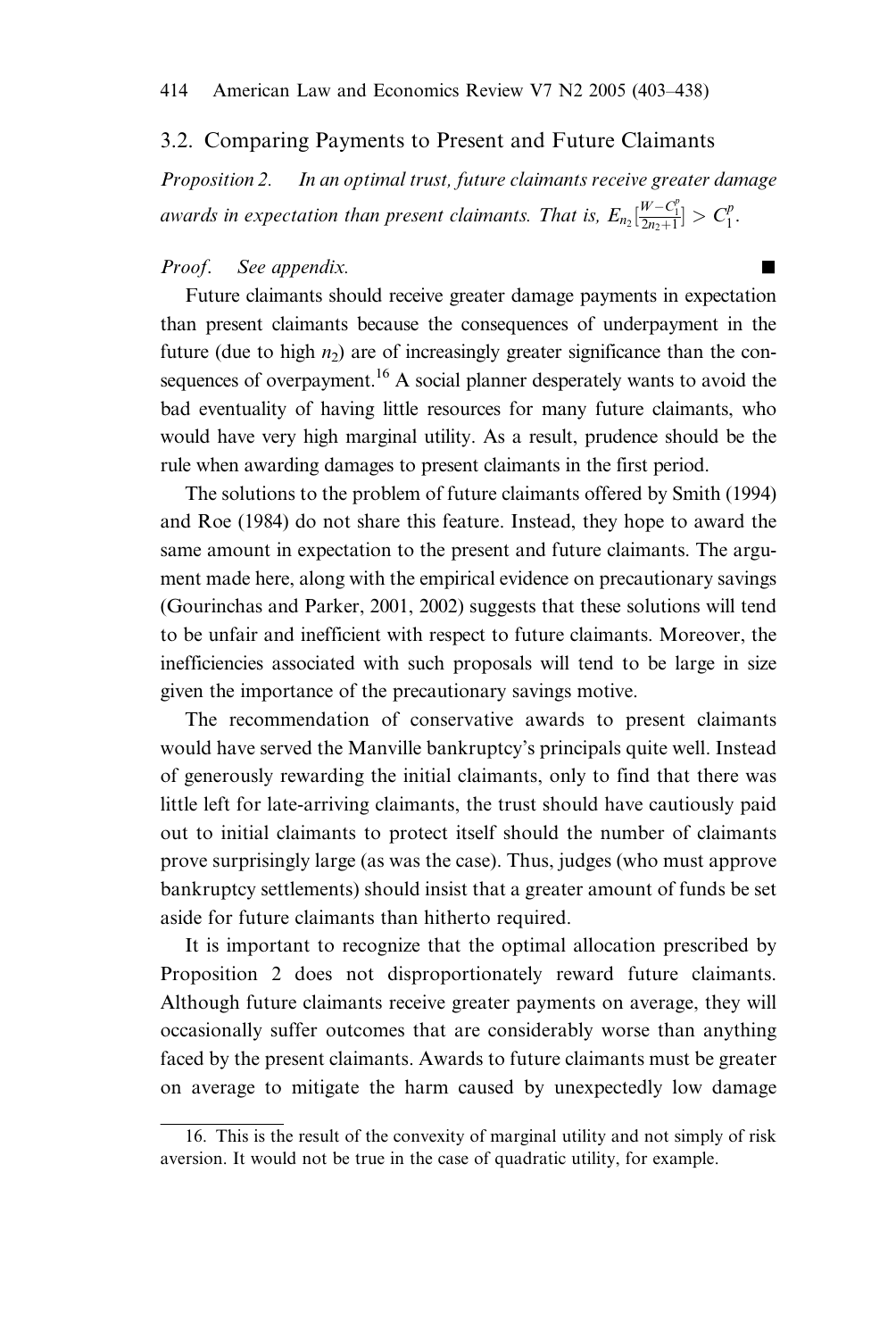payments. We should also emphasize that the intuition behind Proposition 2 applies to mass tort settlements outside of bankruptcy. Payments from a settlement fund should be awarded conservatively in the early stages, to protect against the possibility that there will be an unexpectedly large number of claimants. It is plausible that this added protection of future claimants would help assuage some of the Supreme Court's concerns regarding fairness to future claimants that were expressed in the Amchem Prods. Inc. v. Windsor opinion.

#### 3.3. Comparative Statics

Having established that future claimants should receive higher damage awards on average, we now explore how the average payment differential should depend on several relevant factors. For tractability, this section further restricts the utility function to be of the CRRA type. Let  $u(z_t) = \frac{z_t^{1-\gamma}}{1-\gamma}$ , where  $\gamma$  is the coefficient of relative risk aversion. It is straightforward to verify that all the assumptions made on utility up to this point are satisfied for this class of functions, including  $u'''(\cdot) > 0$ .

Proposition 3. In an optimal trust, awards to present claimants (in the first period),  $C_l^p$ , are smaller when the following conditions hold, all else equal:

- (*i*) uncertainty in the number of future claimants  $(Var(\frac{1}{2n_2+1}))$  is greater;
- (ii) the income of claimants  $(y)$  is smaller;
- (iii) the amount of damage per claimant  $(d)$  is larger.

**Proof.** See appendix.

The precautionary savings motive plays a critical role in each of the comparative statics in Proposition 3 as well. When the uncertainty in the number of future claimants rises (part 1), the chance of a very bad outcome (many future claimants) also rises. Because future claimants have high marginal utility in this eventuality, awards to present claimants in the first period should be even more conservative to ensure that some funds will be left over should there be very high numbers of future claimants. Similarly, a lower  $y$  or a higher  $d$  imply that the marginal utility of claimants is higher for a given payment from the trust. This makes the worst-case scenario (many future claimants and low trust payout per claimant) even more severe, increasing the desire of the social planner to save for insurance purposes. All of these changes imply that future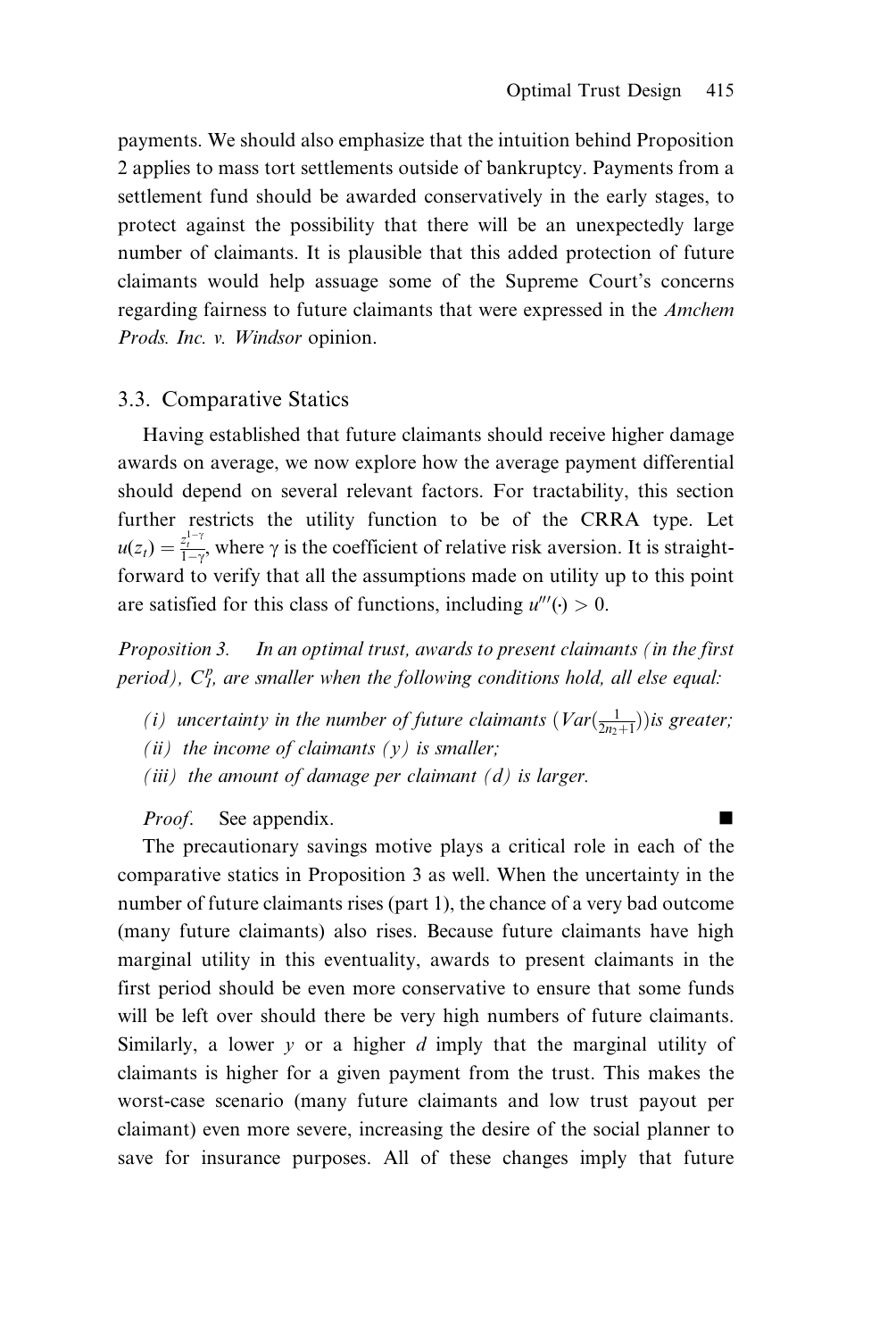claimants should receive a higher premium with respect to present claimants (on average) from an optimally designed trust.

## 4. Claimants, Creditors, and Priority

We now expand the analysis to consider the appropriate treatment of tort claimants within the seniority structure of a firm's debt. At present, bankruptcy law stipulates that tort claimants occupy the same position in the priority structure as unsecured contract creditors. If the bankrupt firm's assets are not sufficient to satisfy all fixed claims, then tort claimants share value pro rata with the other unsecured creditors.<sup>17</sup> Though the pro rata rule is well defined for dividing up the remaining wealth in the bankruptcy estate, it does not provide any guidance with respect to the seniority of the postbankruptcy claims allocated to the two groups, which affects the sharing of risks. In the original Manville Trust settlement, a separate trust funded primarily with new Manville equity was created for tort claimants, while previous Manville unsecured creditors received a combination of cash and debt claims on the reorganized firm (Delaney, 1992). The values of these claims were set such that tort claimants and unsecured creditors received equal estimated recoveries, as required by the pro-rata rule. The effect of giving unsecured creditors more senior claims on the reorganized Manville, however, resulted in these creditors bearing none of the risk in the number of future claimants (and less of the risk in the value of Manville's assets). Even if it were possible for present claimants to sell their claims and diversify, this would not be an option for unknown future claimants. As we will see, this priority structure is exactly the opposite of one that shares risk optimally between these disparate groups.

Before we proceed, we should emphasize that the unique status of tort claimants (and in particular future claimants) justifies a more refined definition of priority that takes into account the optimal sharing of risk between claimants and creditors in addition to the optimal sharing of value. Tort claimants have been harmed, resulting in higher marginal utility, and are overexposed to firm and claimant risk. For a future claimant, even if there are no risks in the value of the firm  $(W \text{ is }$ 

<sup>17.</sup> Bankruptcy Code §1129(a)(8), (b) (1).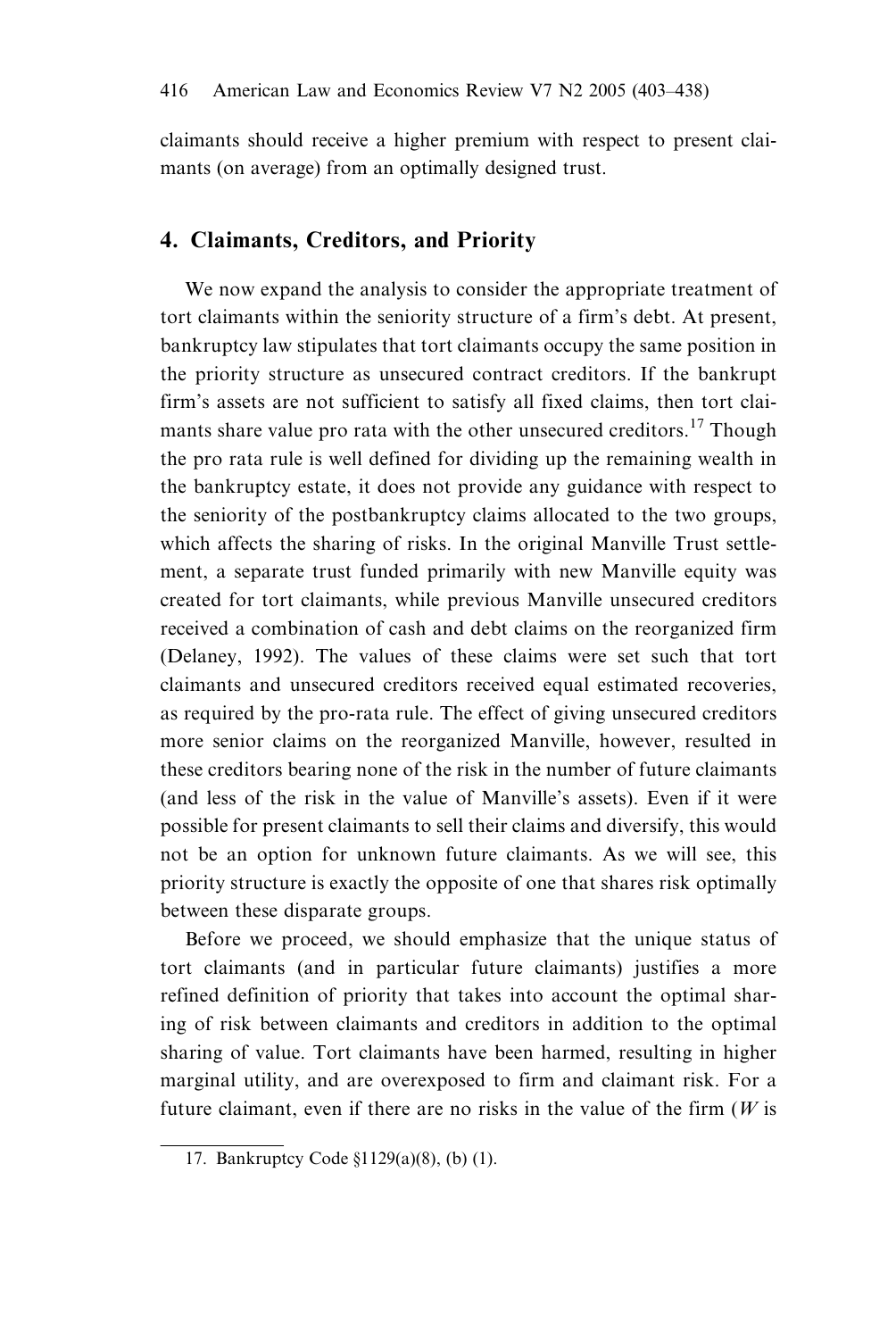fixed), there will still be risks from the uncertain number of future claimants that can affect wealth substantially.<sup>18</sup> Contract creditors, on the other hand, can optimally hold a well-diversified portfolio. Large changes in payoffs resulting from variability in the number of claimants will have a smaller effect on the overall wealth of a contract creditor, causing these claims to be priced in a risk-neutral way if claimant risk is idiosyncratic.

We define *ex ante priority* as the rule that determines the division of value between claimants and creditors based on the value of their prebankruptcy claims on the firm. Current law dictates that claimants and unsecured creditors have equal ex ante priority, because they share value pro rata. Ex post priority, on the other hand, is the rule that determines the sharing of risk in the postbankruptcy trust once the division of value is decided. A senior debt claim on the trust will carry less risk than the equity; thus, optimal trust design will dictate that ex post priority is granted to the group that is least able to bear risk.

# 4.1. Optimal Ex Post Priority

Suppose that an optimal bankruptcy law would dictate that for a firm worth  $W$ , unsecured contract creditors must receive a claim worth  $K$  in expectation. The value  $K$  will be determined by the appropriate ex ante priority rule, which will be analyzed formally in the next section. A higher ex ante priority for tort claimants will simply imply a lower  $K$  for a given  $\{W, F\}$  pair, where F is the face value of claims held by contract creditors. We begin the formal analysis of optimal ex post priority with the period 2 problem, solving for the optimal division of the trust between tort claimants and contract creditors after the uncertainty over the number of future claimants is resolved.<sup>19</sup> After present claimants are paid  $C_1^p$  in period 1,  $W - C_1^p$  remains to be allocated among the remaining claims. A general solution to the problem specifies a payment to contract creditors,  $\pi(n_2)$ , for each realization of the number of future claimants.

<sup>18.</sup> Recall that if insurance about the number of future claimants can be purchased, W will represent the liability cap of the insurance.

<sup>19.</sup> We omit the first period problem to determine the optimal  $C_1^p$ , which is determined as before. It is straightforward to verify that future claimants will continue to receive a greater payment in expectation when contract creditors are involved.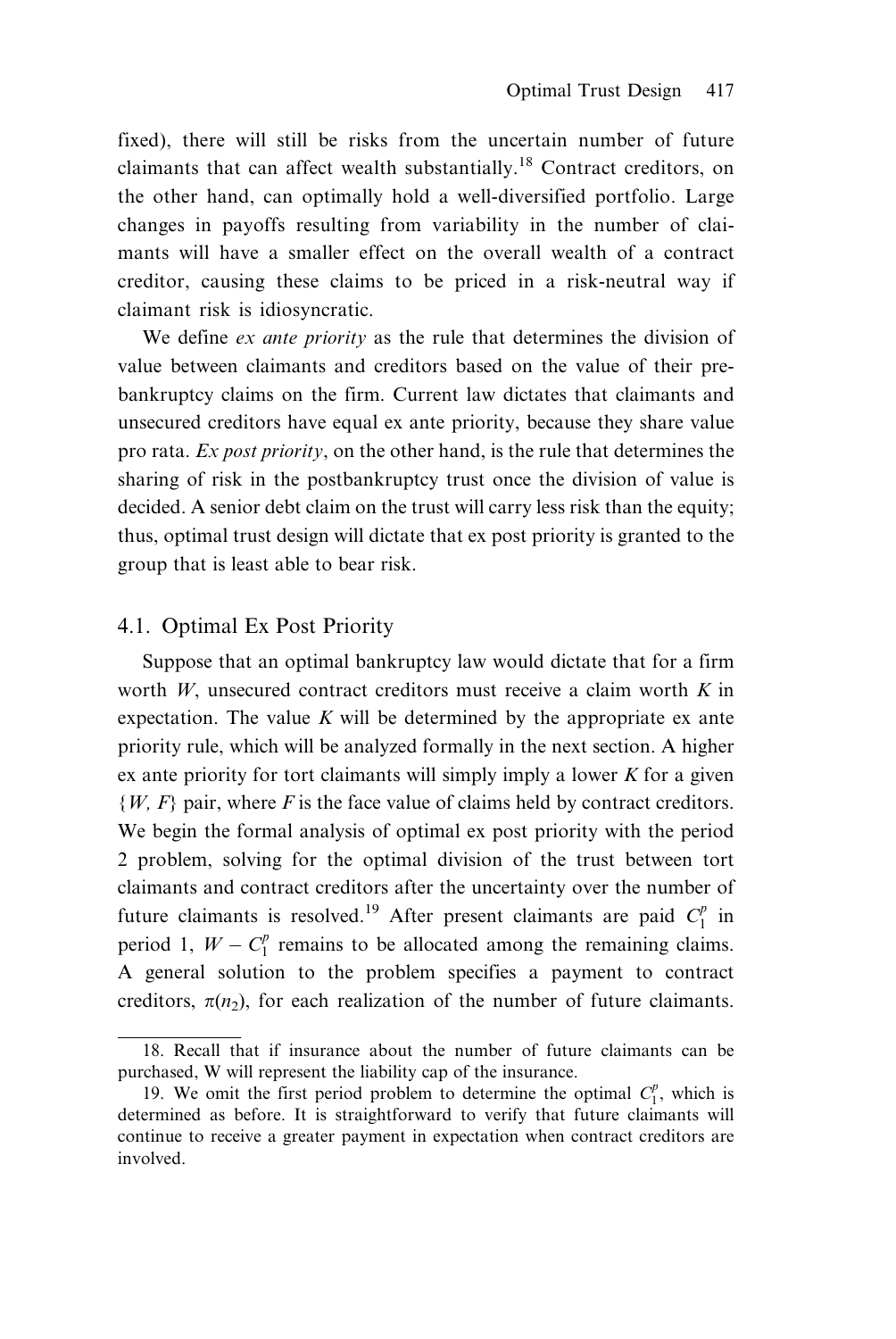The remainder of the trust,  $W - C_1^p - \pi(n_2)$ , is divided equally among tort claimants as before.

A social planner should thus solve the problem

$$
\max_{\pi(n_2)} \int_{0}^{\infty} (2n_2 + 1) u \left( y - d + \frac{W - C_1^p - \pi(n_2)}{2n_2 + 1} \right) f(n_2) dn_2 \tag{7}
$$

subject to the following constraints

$$
E_{n_2}[\pi(n_2)] = \int_{0}^{\infty} \pi(n_2) f(n_2) dn_2 = K \tag{8}
$$

$$
\pi(n_2) \geq 0 \,\forall n_2 \tag{9}
$$

The first constraint (Equation 8) requires that the payment schedule to contract creditors should have an expected value of K, which is determined by ex ante priority. The second set of constraints (Equation 9) reflect limited liability: It assumes that contract creditors cannot be forced to provide new funds in addition to their original investment; in other words, they must receive a nonnegative payment from the trust. Given these constraints, the social planner attempts to maximize the expected utility of the tort claimants according to Equation 7.

Solving this constrained optimization problem for  $\pi(n_2)$  for all  $n_2$ (where  $\lambda$  is the Lagrange multiplier for Equation 8 and  $\mu_n$  is the Lagrange multiplier for a given  $n_2$  of the Equations 9) leads to the following proposition.

Proposition 4. For any realization of  $n_2$  such that  $\pi(n_2) > 0$ ,  $u'(y - d +$  $\frac{W - C_1^p - \pi(n_2)}{2n_2 + 1} = \lambda > 0$ . If  $u'(y - d + \frac{W - C_1^p - \pi(n_2')}{2n_2 + 1}) > \lambda$  for some  $n_2'$ , then  $\pi(n_2') = 0$ . In an optimal trust, contract creditors receive the remainder of the trust only after remaining tort claimants receive a fixed damage award. If this fixed amount per claimant is not attainable, then tort creditors claim the entire trust.

*Proof.* See appendix.

Proposition 4 implies that tort claimants should have higher ex post priority: that is, claimants should have first claim on the remainder of the trust fund  $(W - C_1^p)$  set aside for the payment of contract creditors and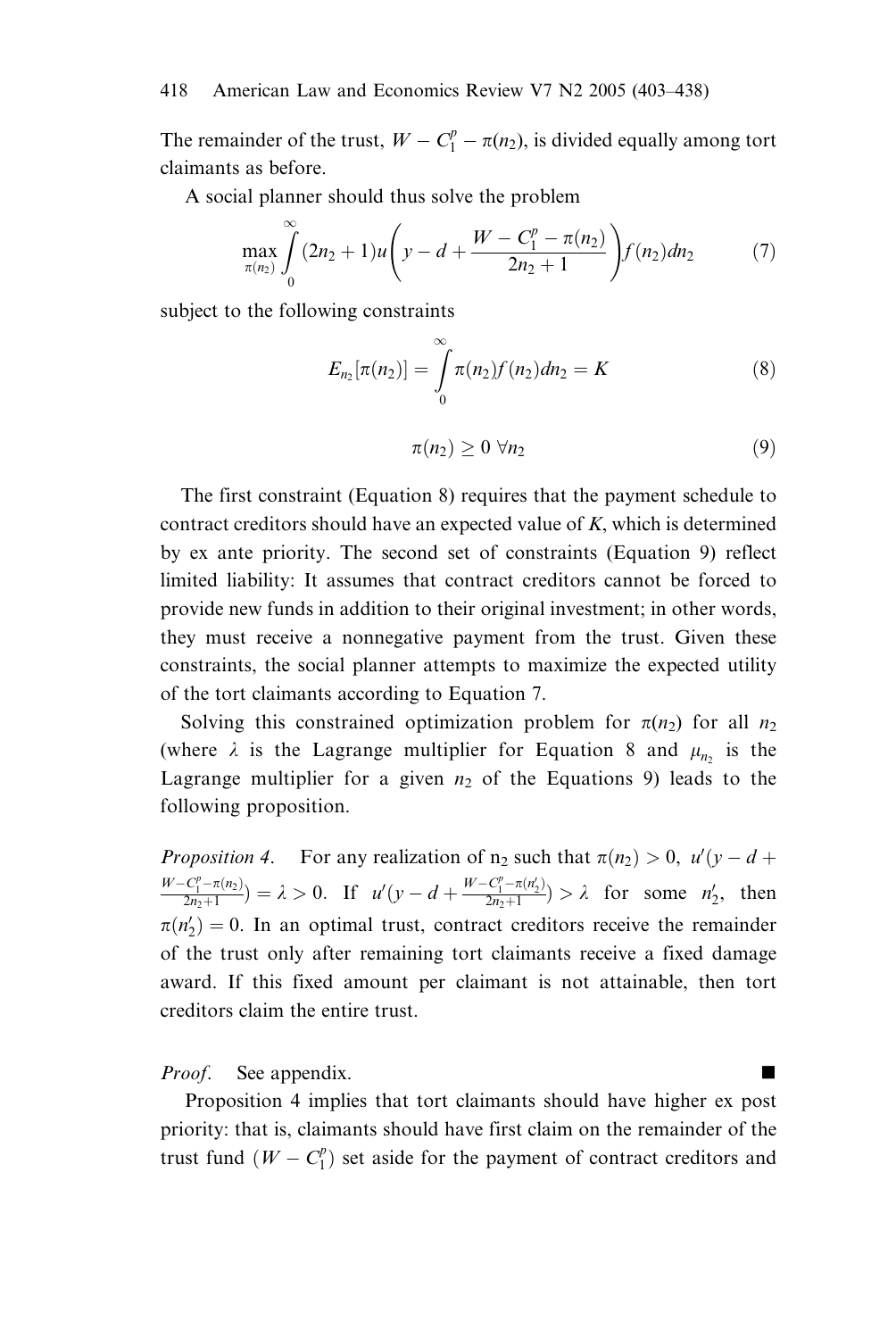future tort claimants. If the number of future claimants is sufficiently high, tort claimants receive the entire trust and unsecured contract creditors receive nothing. After the per capita payment to tort claimants reaches a certain amount, however, unsecured contract creditors receive the remainder of the trust fund. The value of this fixed per capita payment is chosen to ensure that unsecured contract creditors get the appropriate amount in expected value. It is important to note that this maximum payment to tort claimants will be less than the nominal damages (d) owed to claimants and decreasing in  $K$  for a given  $W$ .

The goal of efficient ex post priority is the welfare-maximizing allocation of risk between contract creditors and tort claimants. Even assuming that pro rata sharing is desirable from an ex ante perspective, this does not imply that contract creditors and tort claimants should share equally in all scenarios. Instead, tort claimants should receive the entire trust when the value of the trust per capita is small (and the claimants thus have high marginal utility). If the value of the trust per capita is larger, then tort claimants have relatively lower marginal utility—a scenario where higher payments to contract creditors can be realized at lower cost in utility terms. This solution guarantees that contract creditors, who are risk-neutral with respect to the number of claimants, bear as much of the risk in the number of future claimants as possible. Note that this stands in direct contrast with two of the prominent mass tort bankruptcy settlements in practice. In the Manville case, as the number of claimants continued to exceed expectations, payments to tort claimants were reduced to ever smaller percentages of their liquidation values, whereas Manville's original unsecured creditors were not affected (Smith, 1994). In the bankruptcy of A.H. Robins, producer of the faulty Dalkan Shield device, by contrast, the number of future claimants fell short of expectations. As a result, the value of the trust was sufficient to compensate future claimants beyond the amounts foreseen in the bankruptcy reorganization plan. Rather than use the excess to pay creditors (as recommended here), however, an additional distribution was made to claimants. $^{20}$ 

Implementation of the solution in Proposition 4 in this simple twoperiod problem can be achieved by awarding claimants debt contracts with a face value equal to some fraction (below one) of their actual

<sup>20.</sup> See In re A.H. Robins Co., Inc., 86 F.3d 364, 367 (3d Cir. 1996).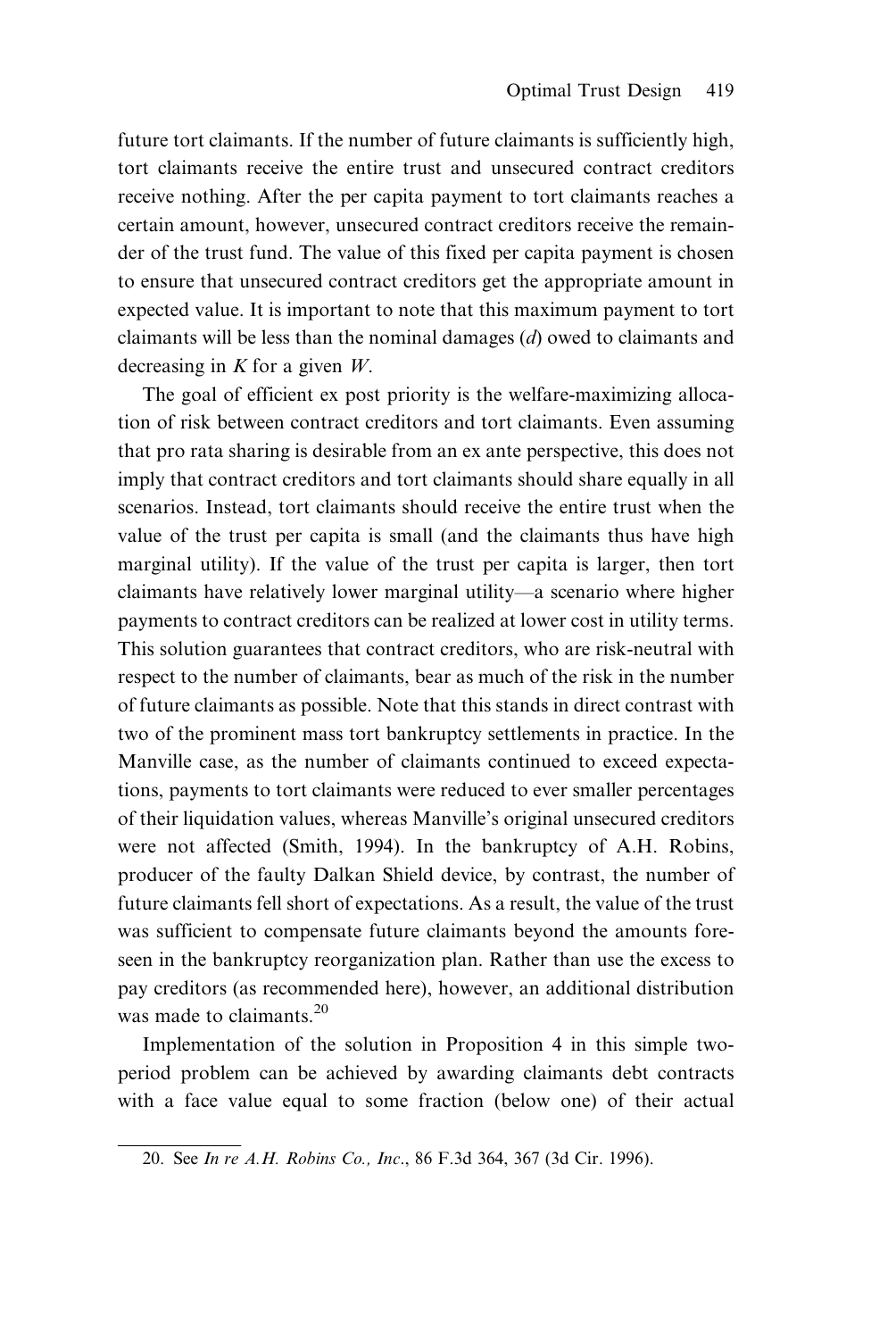damages.<sup>21</sup> The face value will depend positively on the ex ante priority of tort claimants, because contract creditors must receive  $K$  in expectation. The face value of the debt claim will also be greater for future claimants than present claimants. Recall that Proposition 2 proves that future claimants should receive a greater payment in expectation than present claimants. As long as the future claimant risk is not borne completely by contract creditors, this will continue to hold. Under this mechanism, unsecured contract creditors will hold positions analogous to equity—they will be the residual claimants once the debt payments to claimants are satisfied.

## 5. Ex Ante Priority and the Timing of Bankruptcy

To this point, we have assumed the timing of the bankruptcy and the value of the firm's assets at the date of the filing are exogenous. Once in bankruptcy, it may be reasonable to assume that the bankruptcy court determines the allocation of value and risk to the relevant parties to maximize overall surplus. Before bankruptcy, however, it is more reasonable to assume that the firm's contractual owners will maximize only their own payoff when making the filing decision. Knowing this, the surplusminded court will need to consider the optimal ex ante priority structure (the division of value between claimants and creditors) to ensure that the timing of the filing is early enough to set up an adequate trust fund for future claimants, who are excluded from the owners' objective function. If contractual owners expect an unfavorable division of firm value in bankruptcy, they may delay filing until there is little value left in the firm for claimants. Recently, some cases of fraudulent transfers have been brought against firms who have attempted to delay bankruptcy by selling assets at below-market prices, or by offering security interests on new debt to obtain new financing; both of these practices are consistent with the incentives we explore in this section.<sup>22</sup> The analysis that follows incorporates logic

<sup>21.</sup> Roe (1984, pp. 876–78) briefly suggests a somewhat similar solution in a slightly different context. He does not consider the ex ante priority sharing of unsecured creditors and tort claimants described here, however. As a result, claimants in his tentative framework should receive debt contracts with a face value equal to damages, in sharp contrast to the proposal made here.

<sup>22.</sup> Owens-Corning, in bankruptcy due to asbestos liability, faces a fraudulent conveyance attack from its creditors due to a secured loan it obtained prior to filing; asbestos claimants successfully obtained a settlement from Sealed Air Corp.,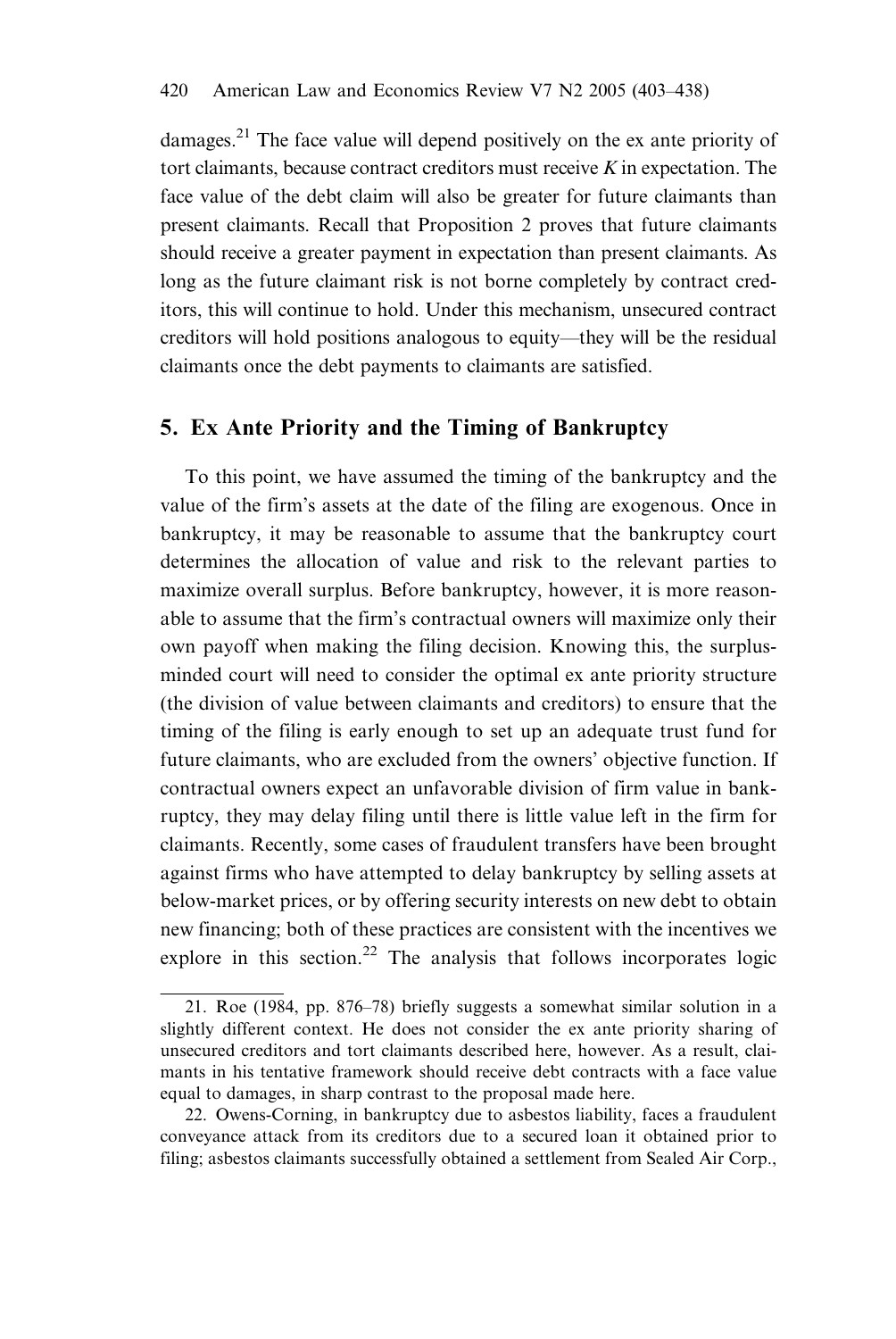similar to Spier and Sykes (1998), who study a firm's choice of capital structure in the face of tort claims that may render a firm insolvent. Similar to Spier and Sykes (1998), we consider the role of priority between claimants and creditors and its resulting effect on the value of tort claims. Our analysis, however, focuses on the timing of bankruptcy as the firm's control variable rather than the firm's leverage, which we take as exogenous.

We will incorporate these considerations into our framework using a setup similar to White (1989). Suppose the firm's contractual owners (the combined owners of equity and debt claims), acting as a coalition, can decide to file early, in period 1, or wait until the number of future claimants is realized in period 2 and file if the firm is insolvent.<sup>23</sup> We assume that efficient bargaining will take place between the firm's contractual creditors and the holders of its equity; this implies that our results do not depend on whether equity or debt has ultimate control over the filing decision.

If the firm decides to wait rather than file, it must pay present claimants  $d$ , the full amount of their damages. We will assume that of the firm's assets, worth W, up to  $W_1 \leq W$  will be available to pay claimants and creditors in period 1, with the rest,  $W_2 = W - W_1$ , becoming available only in period 2. We adopt this setup as a simple way of incorporating the ability of the court to prevent payment to creditors in the wake of bankruptcy. Voidable preference rules in bankruptcy are aimed at preventing early payment of debts that would circumvent bankruptcy priority rules; the higher is  $0 < W_1/W < 1$ , the less effective is the court at voiding such preferential payments to creditors.<sup>24</sup>

which acquired a subsidiary from bankrupt W.R. Grace  $\&$  Co. at a below-market price. See Plevin and Kalish (2002).

<sup>23.</sup> To emphasize the difference between claimants and creditors in our model, we consider the extreme case that equity and contract creditors bargain efficiently, but this coalition is not able to bargain with present claimants because they are dispersed; if present claimants could negotiate with the firm a filing would be harder to elicit because the two parties would choose the option that expropriates the most from future claimants.

<sup>24.</sup> Baird (1992) mentions that it is possible for firms to circumvent preference rules in bankruptcy by delaying a filing until 90 days after a payment to creditors is made. This can make enforcement difficult in practice.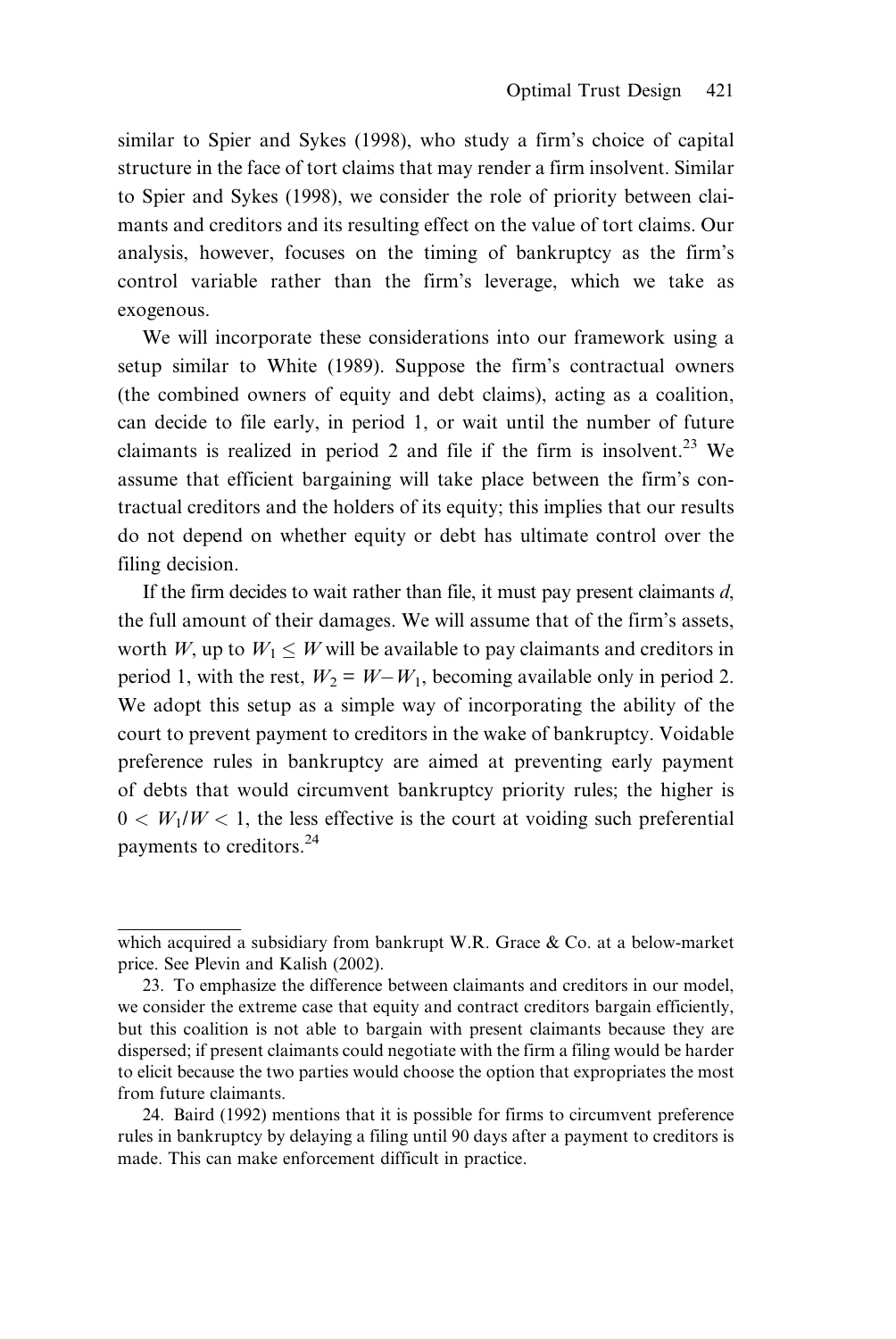If the firm files early, the bankruptcy court will design the trust according to the principles laid out in the above sections, with the payoff to firm owners  $(K)$  being determined by the relevant ex-ante priority rule. Given that we are explicitly incorporating contract creditors at this stage, we write our social surplus function explicitly as follows:

$$
SS = u(y - d + C_1^p) + E_{n_2} \left[ (2n_2 + 1)u \left( y - d + \frac{W - C_1^p - \pi(n_2)}{2n_2 + 1} \right) \right] + Ku'(y)
$$
(10)

The utility of the firm's contractual owners is given by  $Ku'(y)$ , reflecting our earlier assumption that claims on the firm are widely held by diversified owners who are unharmed with probability approaching one. It is straightforward to verify that it is never optimal to pay claimants more than their damages d, because funds always can be distributed to creditors at a constant marginal utility of  $u'(y)$ .

Because bankruptcy triggers the shift in objective functions (of the individuals controlling the firm) from owner maximization to total surplus maximization, an early filing is socially optimal in this model when future claims may render the firm insolvent.<sup>25</sup> A delayed filing will lead to an inefficient division of payments between present and future claimants. Present claimants will be paid in full in period 1, and future claimants will receive less than full compensation.

We now discuss three potential ex ante priority rules: creditor priority (which entails payoffs to creditors first, claimants second, and equity last), claimant priority (payment to claimants first, creditors second, and equity last), and pro rata sharing (equal priority of creditors and claimants, with equity last), and the effect each of these rules have on the probability the firm will file early for bankruptcy.

# 5.1. Comparing Filing Choices under Different Priority Rules

Before considering each of the ex-ante priority rules separately, we define a procedure by which a given ex ante priority rule translates into K, the dollar value of the contractual owners' claim on the trust. When the

<sup>25.</sup> It is not clear in this environment that the cost of filing for bankruptcy will be positive; indirect costs such as debt overhang are likely to be diminished by the filing and direct costs such as legal fees have been found to be small relative to firm value (Weiss, 1990).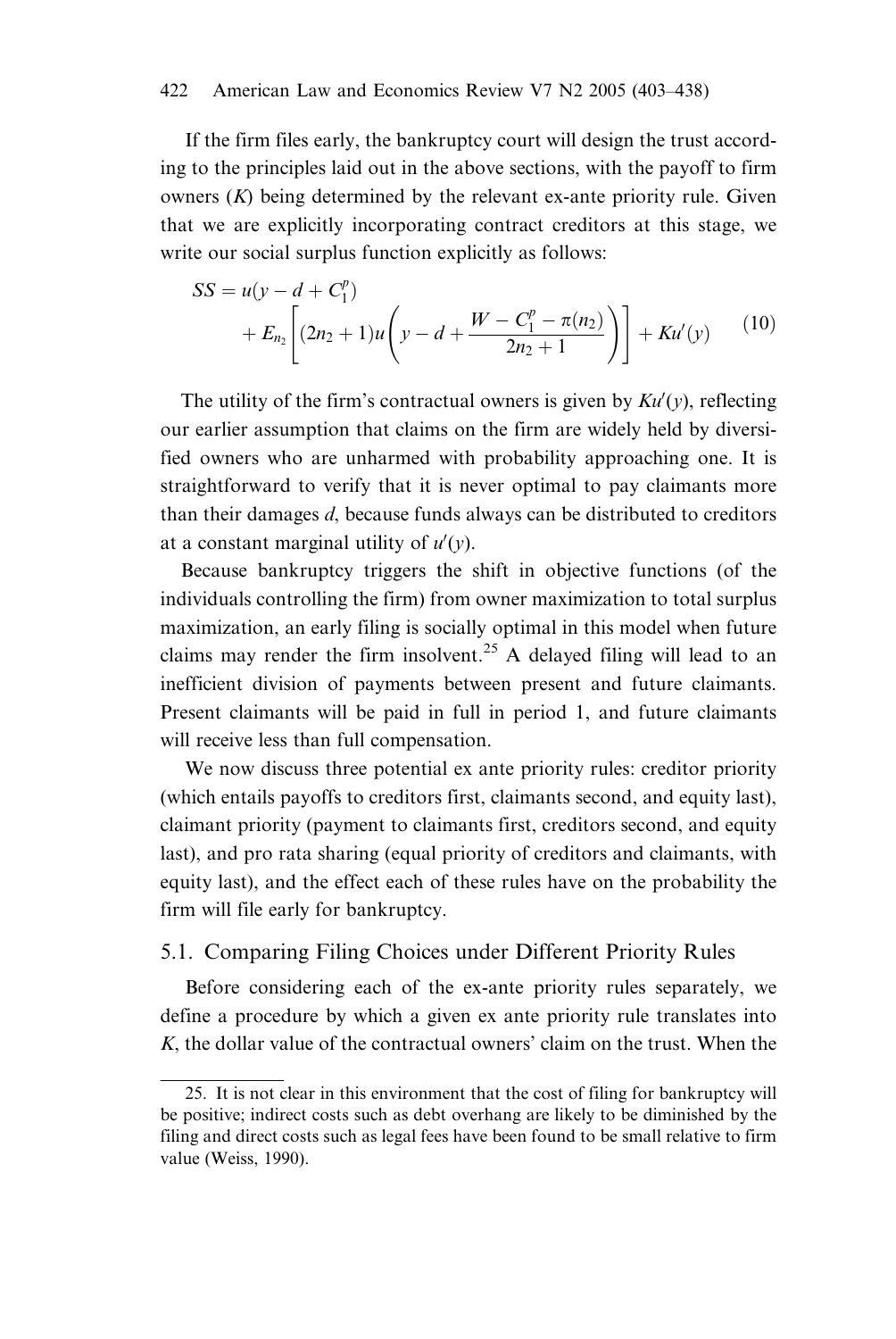firm files in period 1, the court will observe F,  $W_1$ ,  $W_2$ , d, and the distribution of future claims  $f(n_2)$ . Using these parameters, we assume the owners' claim  $K$  will be set equal to the expected payment the equity/ creditor coalition would receive if all claims and payments were delayed until all future claims materialize, with the given priority rule allocating payments in states where debt exceeds assets. Although there are other possible ways to define such a procedure, we believe this one is most useful because it is easily generalizable to a more realistic multiperiod setting, thus making it implementable in practice. It also implicitly removes some (but not all) incentive to delay the filing, since the coalition's claim depends in part on equity holders' option value of continuation.<sup>26</sup>

To further clarify this procedure, we give a simple numerical example below that illustrates the payoff to firm owners under the various ex ante priority rules given that the firm files early for bankruptcy.

*Example 1.* Suppose  $W_1 = 21, W_2 = 80, F = 30, d = 20, n_2^h = 5, n_2' = \frac{1}{2}$ ,  $Pr(n_2 = n_2^h) = \frac{1}{2}.$ 

Creditor Priority.

Payoff to owners = creditor payoff + equity payoff =

$$
\sum_{n_2,j=h, l} \Pr(n_2^j)(\min\{W, F\} + \max\{W - F - (2n_2^j + 2)d, 0\}) =
$$
  

$$
K = \frac{1}{2}(30 + 0) + \frac{1}{2}(30 + [101 - 30 - 60]) = 35.5.
$$

Claimant Priority.

Payoff to owners = creditor payoff + equity payoff =

$$
\sum_{n'_2, j=h, l} \Pr(n'_2) (\max \{ \min \{ W - (2n'_2 + 2)d, F \}, 0 \} + \max \{ W - F - (2n'_2 + 2)d, 0 \})
$$
  

$$
K = \frac{1}{2} (0 + 0) + \frac{1}{2} (30 + [101 - 30 - 60]) = 20.5
$$

<sup>26.</sup> We have experimented with other procedures, such as reducing tort claims to an expected value as of period 1. The theoretical results concerning incentives to file are qualitatively similar.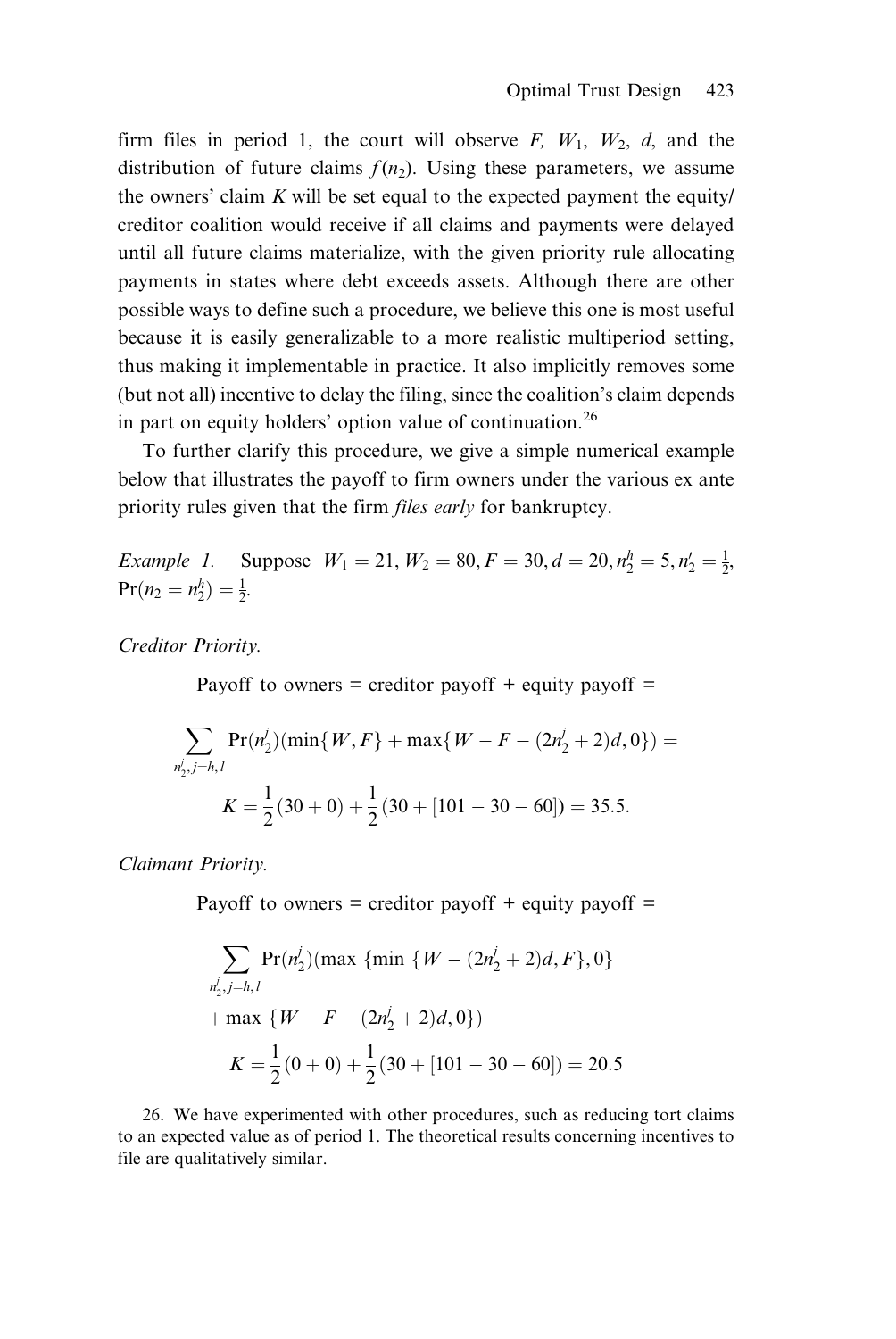Pro Rata Sharing.

Payoff to owners = creditor payoff + equity payoff =

$$
\sum_{n_2', j=h, l} \Pr(n_2') \left( \min \left\{ \frac{F}{F + (2n_2' + 2)d} W, F \right\} + \max \{ W - F - (2n_2' + 2)d, 0 \} \right)
$$
  

$$
K = \frac{1}{2} \left( \frac{30}{30 + 240} [101] + 0 \right) + \frac{1}{2} (30 + [101 - 30 - 60]) = 26.1
$$

Two points deserve mention here. First, as we would expect, conditional on an early filing a higher priority for creditors results in a larger payoff to firm owners. This will affect the social planner's decision about the optimal ex ante priority rule. Second, given that the algorithm pays firm owners similarly to what would occur if the firm waits to file, one might expect that owners would always be indifferent between filing now and waiting, independent of the ex ante priority rule. As we will see, however, this is not the case. Firm owners have the ability to change the value of the firm's assets when it files for bankruptcy by paying out cash to satisfy claims or by borrowing and taking on new debt, and this will affect the filing decision, making ex ante priority important. Thus, the optimal rule from a social perspective will be the rule that trades off the distribution of value with the timing of the filing most effectively.

We will now compare owner payoffs, the combined value of (contractual) debt and equity, depending on the timing of the filing for each priority rule (we assume equity is junior in all cases). We will assume throughout that the firm will wait rather than file if payoffs to waiting and filing are equal (a positive bankruptcy cost, for example, would result in firms preferring to wait.)

5.1.1. Ex Ante Creditor Priority. If the firm files early under ex ante creditor priority, expected owner payoff (OP) is given by the following:

$$
OP(\text{file, creditor}) = W \text{ if } W \le F \tag{11}
$$
\n
$$
= F + \int_{0}^{\frac{W-F}{2d} - 1} (W - F - [2n_2 + 2]d)f(n_2)dn_2 \text{ if } W > F
$$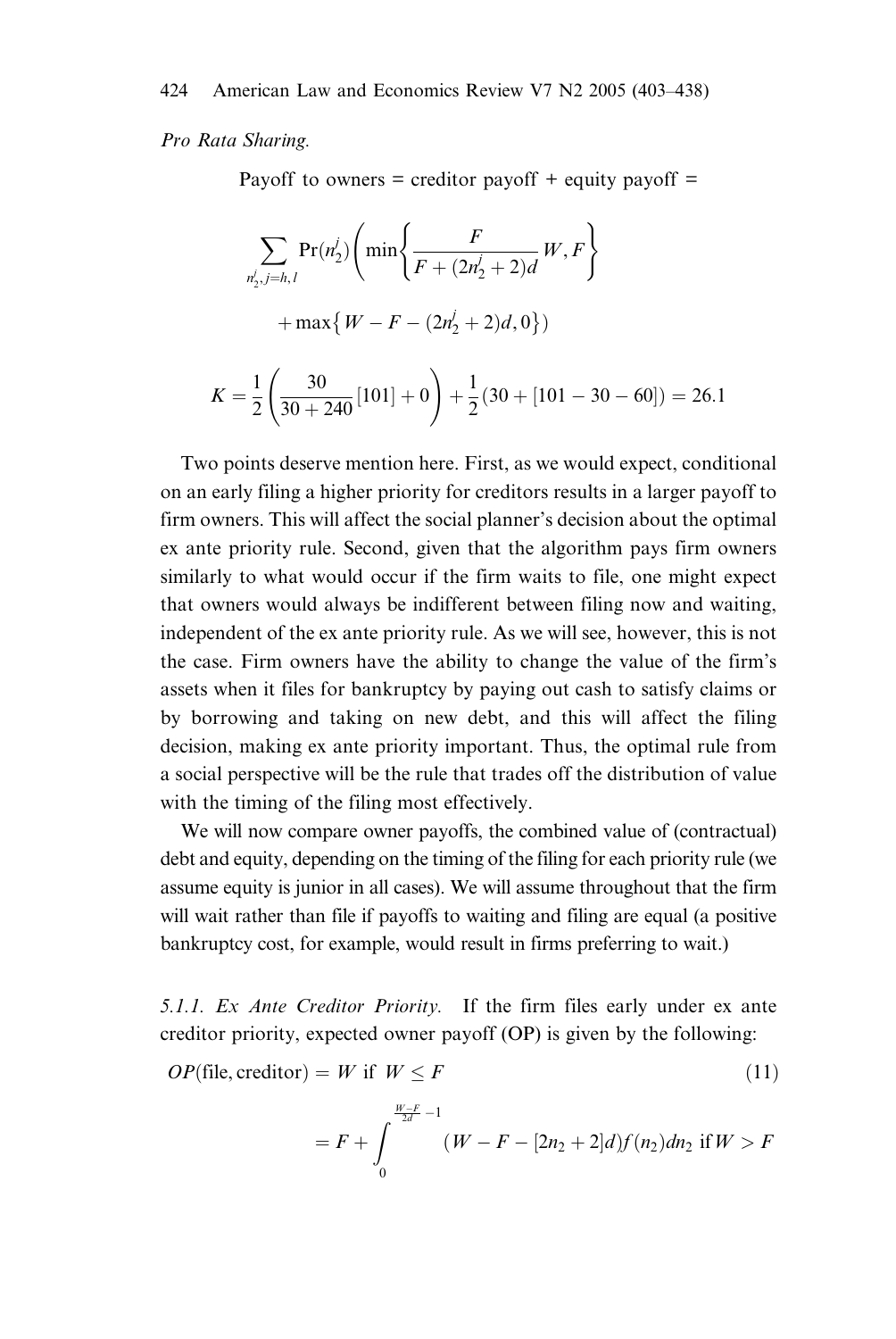The first term is the payoff to contract creditors, which come first in the priority structure and will be fully repaid if  $W > F$ ; if this is not possible, then creditors claim the entire firm value. The second term is the payoff to equity, which is always at the bottom of the priority structure and is only paid when all claimants and creditors are paid in full. We now compare to the payoff to waiting, which differs only slightly:

 $OP(wait, \text{creditor}) = W - d$  if  $W \leq F + d$ 

$$
= F + \int_0^{\frac{W-F}{2d} - 1} (W - F - [2n_2 + 2]d)f(n_2)dn_2 \text{ if } W > F + d \tag{12}
$$

Note that if the firm is solvent in states with no future claims (when  $W > F + d$ , the firm's owners are indifferent between filing and waiting. Waiting entails paying present claimants in full, whereas filing early may result in a reduction in their claims. The cost of this, however, is entirely born by future claimants in this scenario. If  $W_1 < d$ , creditors must contribute  $d - W_1$  to avoid bankruptcy, with the firm taking on this amount as a debt claim payable in period 2.<sup>27</sup> But since  $F + d - W_1$  <  $W<sub>2</sub>$ , firm value is enough to compensate creditors in full for any additional capital they provide to keep the firm out of bankruptcy.

A difference only emerges between waiting and filing when  $W < F + d$ . In this scenario, the firm strictly prefers to file early because paying present claimants in full results in a lower payoff to creditors. We summarize these facts in the following proposition.

Proposition 5. Under creditor priority, the firm will file early if and only if it would be insolvent absent future claims ( $W \leq F + d$ ).

Proof. Evident from inspection of Equations 11 and 12.

The analysis highlights the potential problems with ex ante creditor priority: the firm owners have too much incentive to avoid bankruptcy because they expect to be repaid in full, with the cost of delay being fully borne by future claimants (who receive less compensation than present

<sup>27.</sup> We assume new debt must be fairly priced, otherwise the court can disallow it under fraudulent conveyance laws. If the face value of new debt could be set arbitrarily, future claimants could be completely expropriated by setting the face value high enough.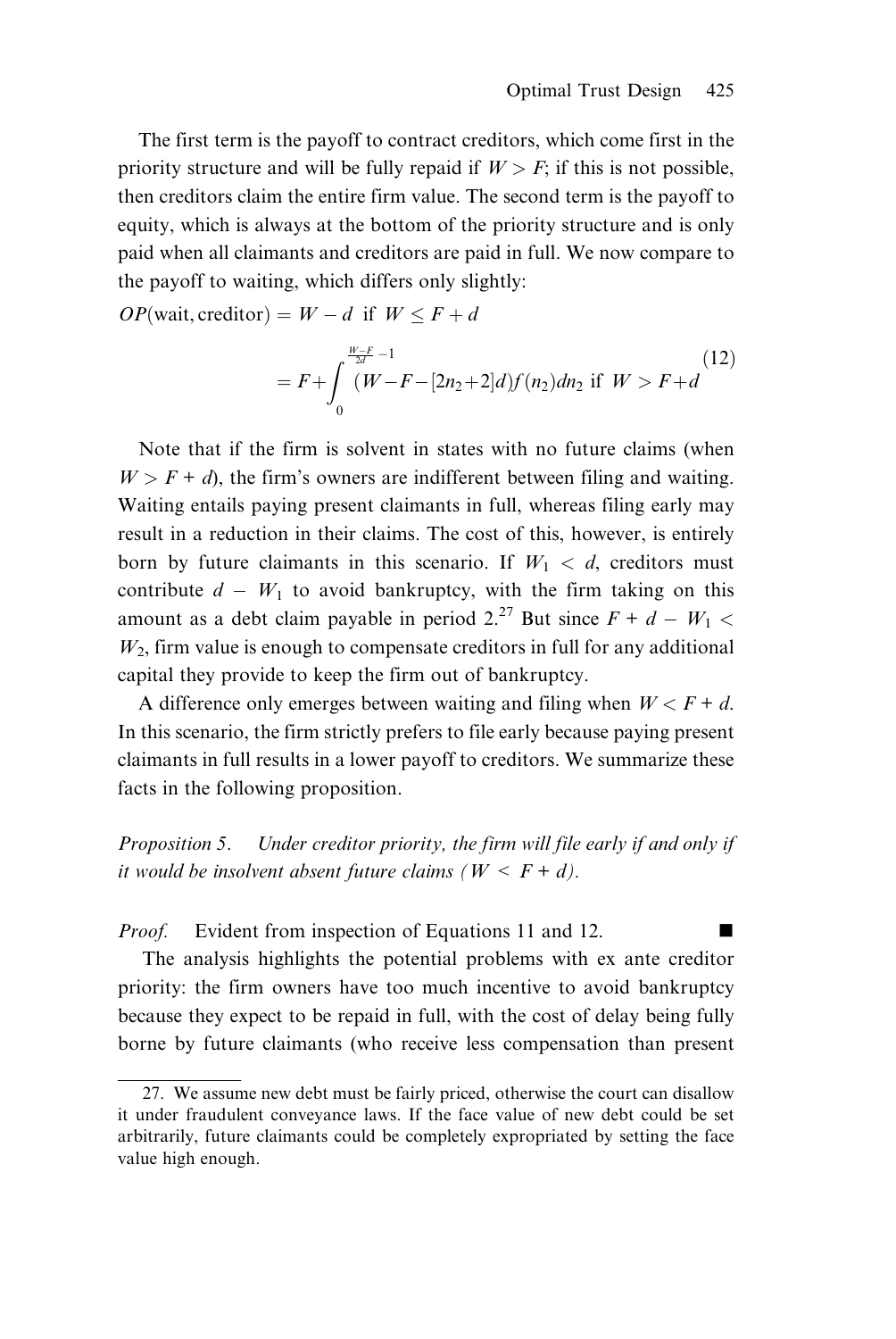claimants). In addition, ex ante creditor priority results in the highest payoffs to creditors when bankruptcy occurs; this compounds the problem of undercompensation of future claimants with high marginal utility.

5.1.2. Ex Ante Claimant Priority. Because the game between claimants and firm owners is zero-sum, we can express the owner payoff as firm value less expected claimant payoff (ECP). If the firm files early under ex ante claimant priority, expected owner payoff is the following:

 $OP$ (file, claimant) =  $W - ECP$ (file, claimant)

where the expected claimant payoff under an early filing, *ECP*(file, claimant), is given by

$$
Pr([2n2+2]d > W)W +
$$
  
\n
$$
Pr([2n2+2]d \leq W)E_{n2}[(2n2+2)d|(2n2+2)d \leq W]
$$
\n(13)

The first term is the expected claimant payoff when the total amount of claims exceeds firm value, which results in the entire firm value being paid to claimants. The second term is the expected claimant payoff when claimants can be paid in full; the expectation is taken over  $n_2$ , which is random as of period 1.

We now compare to owner payoff when the firm waits to file:

 $OP(wait, claimant) = W - ECP(wait, claimant)$ 

where the expected claimant payoff when the firm waits to file, *ECP*(wait, claimant), is given by

$$
d + \Pr([2n_2 + 1]d > W_2)W_2 +
$$
  
\n
$$
\Pr([2n_2 + 1]d \le W_2)E_{n_2}[(2n_2 + 1)d|(2n_2 + 1)d \le W_2]
$$
\n(14)

Note that if the firm does not file, present claimants will receive  $d^{28}$  It is never optimal for firm owners to leave any cash in the firm once it decides to continue, so the remainder of claims must be paid out of the remaining cash  $W_2$ . We can rewrite Equation 13 to make it comparable to Equation 14

<sup>28.</sup> Note that  $OP$  (wait, claimant) can be negative. If contract creditors must inject funds to allow the company to continue (if  $W_1 < d$ ), then overall payoff may be below zero as the newly added funds may also be used to pay claimants. In this scenario, however, it would be irrational for contract creditors to inject additional funds.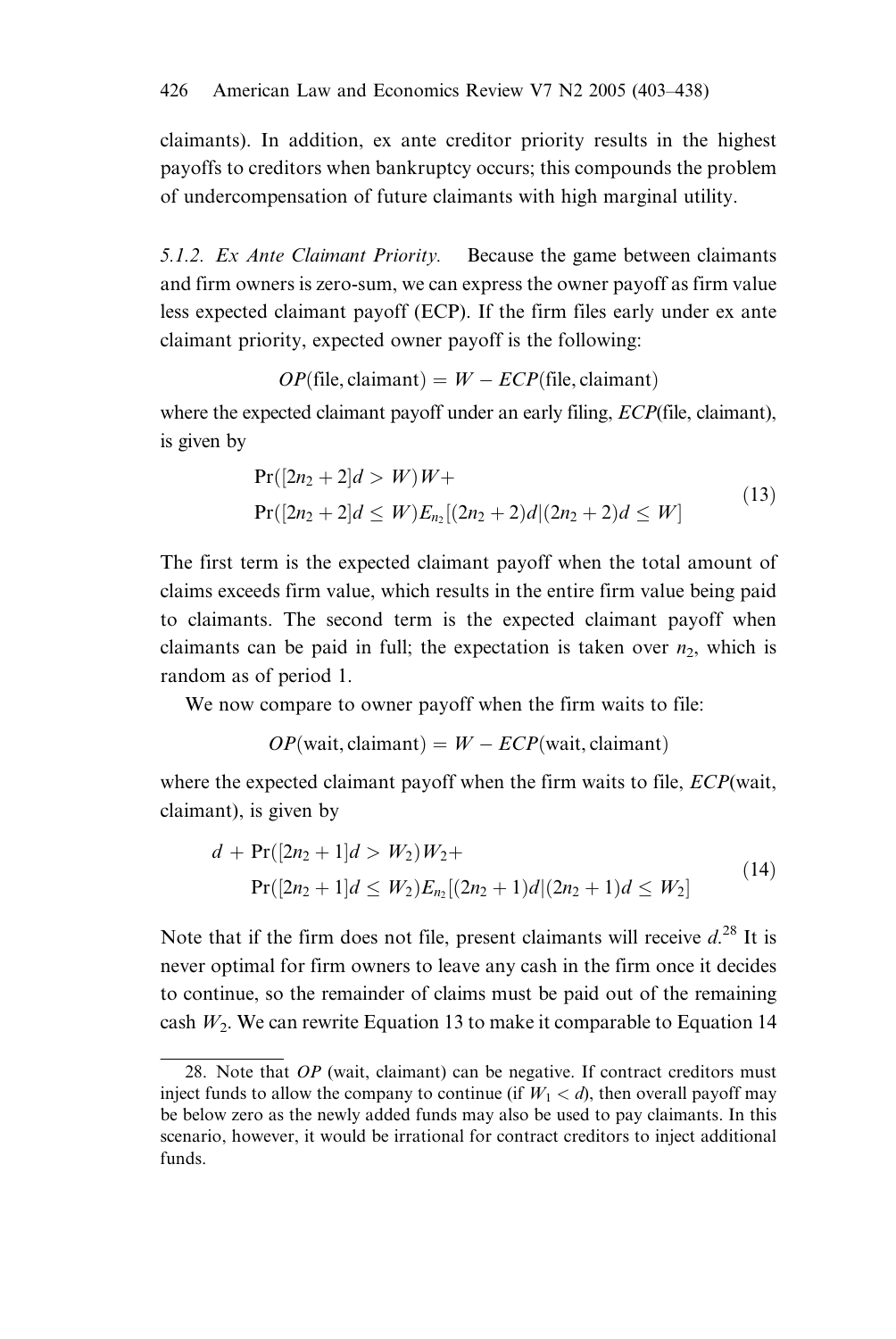so we can better analyze the filing decision. ECP(file, claimant) can be rewritten as the following:

$$
d + \Pr([2n_2 + 1]d > W - d)(W - d) + \Pr([2n_2 + 1]d \le W - d)E_{n_2}[(2n_2 + 1)d|(2n_2 + 1)d \le W - d]
$$
 (15)

Comparing equations (14) and (15) leads us to a very simple characterization of the filing decision under ex ante claimant priority.

Proposition 6. Under ex ante claimant priority, the firm waits to file if and only if it is liquid; that is, an early filing occurs if and only if  $W_1 \leq d$ .

*Proof.* Evident from comparing Equations 14 and 15.

The intuition is as follows. Because creditors are lower in ex ante priority than claimants, firm owners will receive a distribution only in states where firm value is enough to pay all present and future claims in full. Paying present claimants in full out of the firm's available cash  $W_1$ , then, does not cost firm owners anything if they decide to continue. Instead, firm owners will benefit from delay if  $W_1 > d$ , because the remaining available cash  $(W_1 - d)$  can be used to pay creditors in period 1. In effect, this allows creditors to ''jump'' future claimants in the priority structure because some debt claims come due early and future tort claims arrive late.

If  $W_1 < d$ , on the other hand, creditors must contribute additional funds to avoid a bankruptcy filing. The amount raised,  $d - W_1$ , will be paid to claimants first, with creditors receiving a junior debt claim on the firm. This results in firm owners' filing early rather than risking loss of the additional funds required to avoid bankruptcy.

Comparing the first two ex ante priority rules, it is surprising that an early filing is not necessarily more likely under claimant priority than creditor priority; cases exist in which an early filing would occur under one priority structure but not the other. It is important to recognize, however, that claimant priority does a better job of inducing an early filing except when the firm is deeply insolvent yet still liquid enough to pay present claimants (when  $W < F + d$  but  $W_1 > d$ ). In these cases, less than d would be left to be divided among all claimants under creditor priority.

5.1.3. Ex Ante Pro Rata Sharing. Pro rata value sharing between claimants and creditors is in some ways an intermediate case between creditor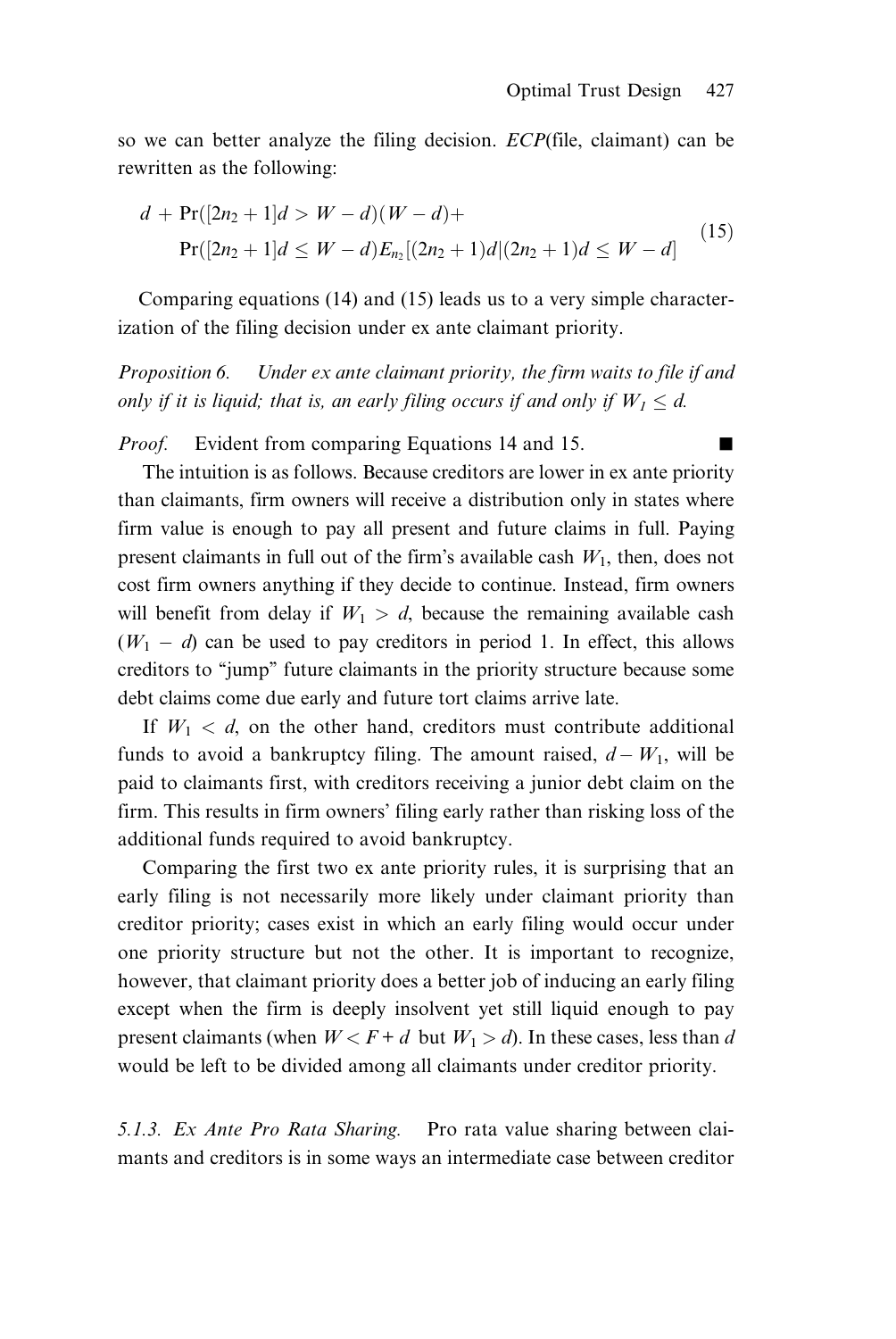and claimant priority. For an early filing under pro rata, owner payoff is the following:

$$
OP
$$
(file, prorata) =  $W - ECP$ (file, prorata)

where the expected claimant payoff when the firm files early, *ECP*(file, prorata), is given by

$$
\Pr(F + (2n_2 + 2)d > W)E_{n_2}\left[\frac{(2n_2 + 2)d}{(2n_2 + 2)d + F}W|F + (2n_2 + 2)d > W\right]
$$
  
+ 
$$
\Pr(F + (2n_2 + 2)d \le W)E_{n_2}\left[(2n_2 + 2)d|F + (2n_2 + 2)d \le W\right]
$$
(16)

The owner payoff to waiting is similar in that insolvency occurs in the same states, but the early payment to present claimants changes both the value of the assets in the firm and the amount owed to claimants:

 $OP(wait, prorata) = W - ECP(wait, prorata)$ 

where the expected claimant payoff when the firm waits to file, *ECP*(wait, prorata), is given by

$$
d + \Pr(F + (2n_2 + 2)d > W)E_{n_2}\left[\frac{(2n_2 + 1)d}{(2n_2 + 1)d + F - W_1}W_2\right]F
$$

$$
+ (2n_2 + 2)d > W\right] + \Pr(F + (2n_2 + 2)d \le W)
$$
(17)
$$
E_{n_2}\left[(2n_2 + 1)d|F + (2n_2 + 2)d \le W\right]
$$

With these expressions in hand, we can derive a clear comparison between claimant priority and pro rata sharing.

Proposition 7. Under the ex ante pro rata priority rule, there is some  $\Delta \geq 0$  such that the firm files early if and only if  $W_I-d \leq \Delta$ ; firm owners have a stronger incentive to file early under ex ante pro rata sharing than under ex ante claimant priority.

*Proof.* See appendix.

Recall that under claimant priority, the firm owners prefer to pay present claimants in full when the firm is liquid, because the entire cost of overcompensating present claimants is borne by future claimants. With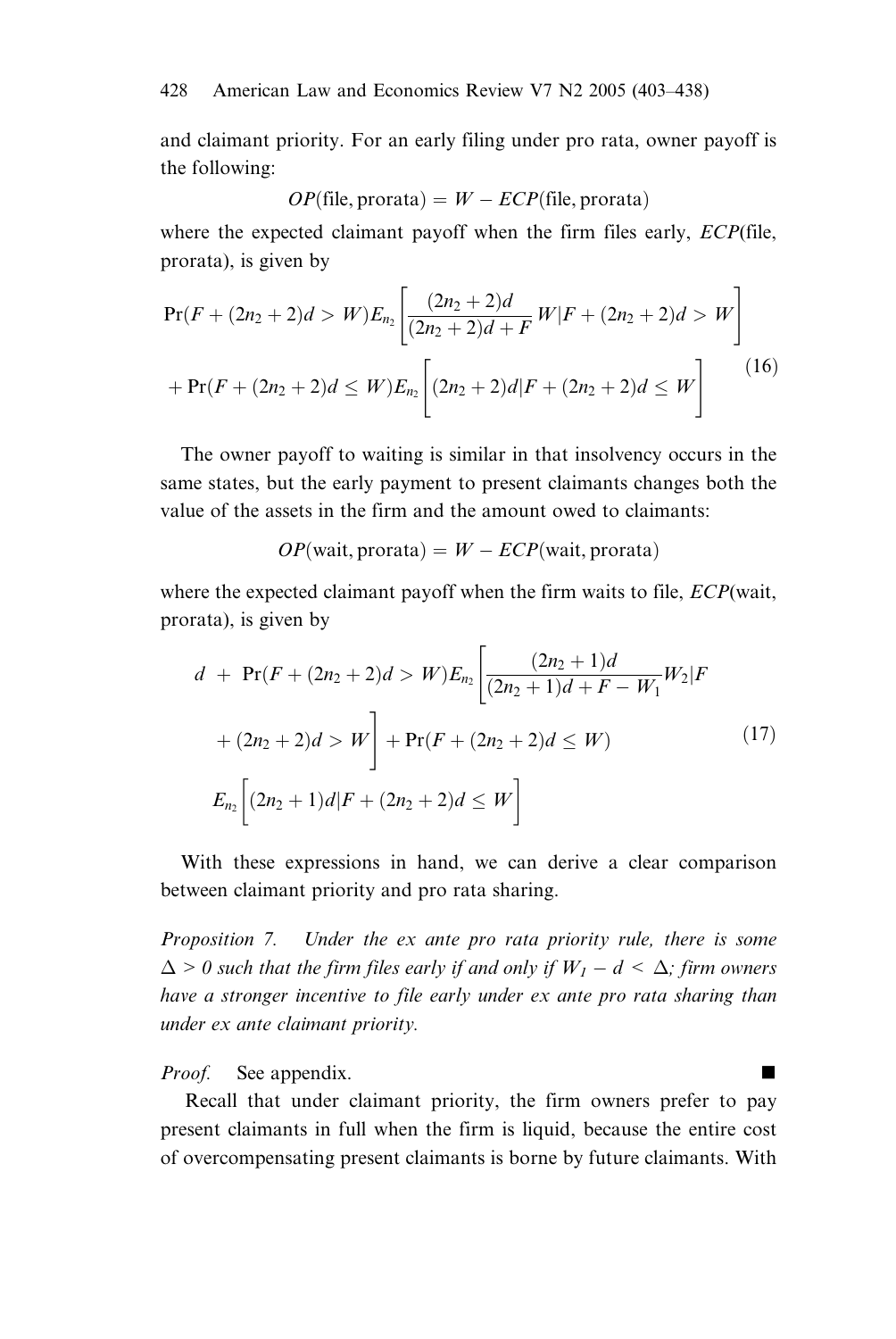a pro rata rule, this is not the case. Paying present claimants in full in period 1 to avoid bankruptcy implicitly moves them ahead of creditors in the priority structure, leaving creditors and future claimants to divide up a smaller firm in period 2. This provides firm owners greater incentive to file early under an ex ante pro rata rule.

The preceding discussion suggests that although ex ante creditor priority is unlikely to be optimal, there is a clear trade-off between claimant priority and pro rata sharing. Claimant priority should result in more funds available to claimants conditional on the timing of the filing. Given our assumption that claimant marginal utility is higher than creditor marginal utility when claimants are not fully compensated, this should result in a more efficient distribution of value between creditors and claimants. On the other hand, ex ante claimant priority also makes early filing less likely, which can lead to a less equitable distribution between present and future claimants.

We now return to our simple numerical example to see the costs and benefits of the various ex ante rules. In this example, we demonstrate the effect the ex ante priority rule can have on the filing decision and the way the filing decision in turn affects the distribution of payments between creditors, present claimants, and future claimants. In a previous subsection, we illustrated owner payoff when the firm files early; here we solve for owner payoffs when the firm waits to file and compare payoffs to find the filing decision chosen under each rule.

Example 2. Let  $u(z_t) = \ln(z_t)$ ,  $y = 20$ ,  $W_1 = 21$ ,  $W_2 = 80$ ,  $F = 30$ ,  $d = 20, n_2^h = 5, n_2^l = \frac{1}{2}, \Pr(n_2 = n_2^h) = \frac{1}{2}.$ Creditor Priority.

Payoff to owners = creditor payoff + equity payoff =

\n
$$
\sum_{n'_2, j=h, l} \Pr(n'_2) (\min\{W - d, F\} + \max\{W - F - (2n'_2 + 2)d, 0\}) =
$$
\nPayoff to waiting =

\n
$$
\frac{1}{2} (30 + 0) + \frac{1}{2} (30 + [101 - 30 - 60]) = 35.5
$$
\nPayoff to filing early (see Example 1) = 35.5

\nOwners' optimal filing decision: wait

Overall social surplus when firm waits (see Equation 10):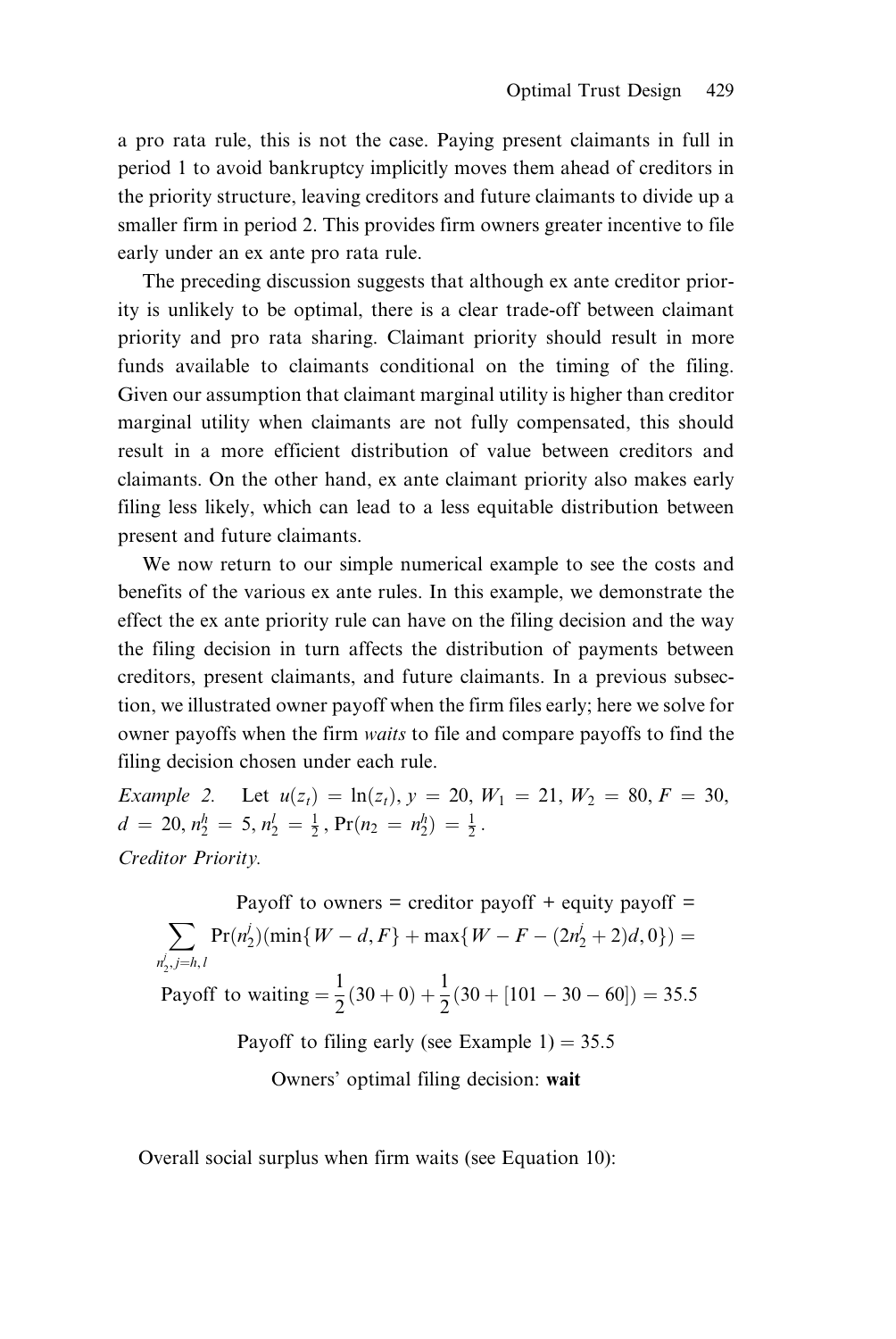$$
SS(\text{creditor}, \text{wait}) = u(d) + \frac{1}{2} \left( F u'[y] + [2n_2^h + 1] u \left( \frac{W - F - d}{2n_2^h + 1} \right) \right)
$$

$$
+ \frac{1}{2} \left( [W - (2n_2^l + 2) d] u'[y] + [2n_2^l + 1] u[d] \right)
$$

$$
= \ln(20) + \frac{1}{2} \left( 30 \times \frac{1}{20} + 11 \times \ln \left[ \frac{51}{11} \right] \right)
$$

$$
+ \frac{1}{2} ([101 - 60] \times \frac{1}{20} + 2 \times \ln[20]) = 16.2
$$

Claimant Priority.

Payoff to owners  $=$ 

$$
\sum_{n'_2, j=h, l} \Pr(n'_2) \Big( \min \Big\{ \max \Big\{ W_2 - \Big( 2n'_2 + 1 \Big) d, 0 \Big\} + W_1 - d, F \Big\}
$$
  
+
$$
\max \Big\{ W - F - \Big( 2n'_2 + 2 \Big) d, 0 \Big\} \Big)
$$
  
Payoff to waiting  $= \frac{1}{2} (1 + 0) + \frac{1}{2} (30 + [101 - 30 - 60]) = 21$   
Payoff to filing early (see Example 1) = 20.5 < 21  
Owners' optimal filing decision: **wait**

Overall social surplus when firm waits (see Equation 10):

$$
SS(\text{claimant}, \text{wait}) = u(d) + \frac{1}{2} \left( \left[ 2n_2^h + 1 \right] u \left[ \frac{W - d}{2n_2^h + 1} \right] \right)
$$
  
+ 
$$
\frac{1}{2} \left( \left[ W - (2n_2^l + 2) d \right] u'[y] + \left[ 2n_2^l \right] u[d] \right)
$$
  
= 
$$
\ln(20) + \frac{1}{2} \left( 11 \times \ln \left[ \frac{80}{11} \right] + 1 \times \frac{1}{20} \right)
$$
  
+ 
$$
\frac{1}{2} \left( 41 \times \frac{1}{20} + 2 \times \ln \left[ \frac{40}{2} \right] \right) = 18.0
$$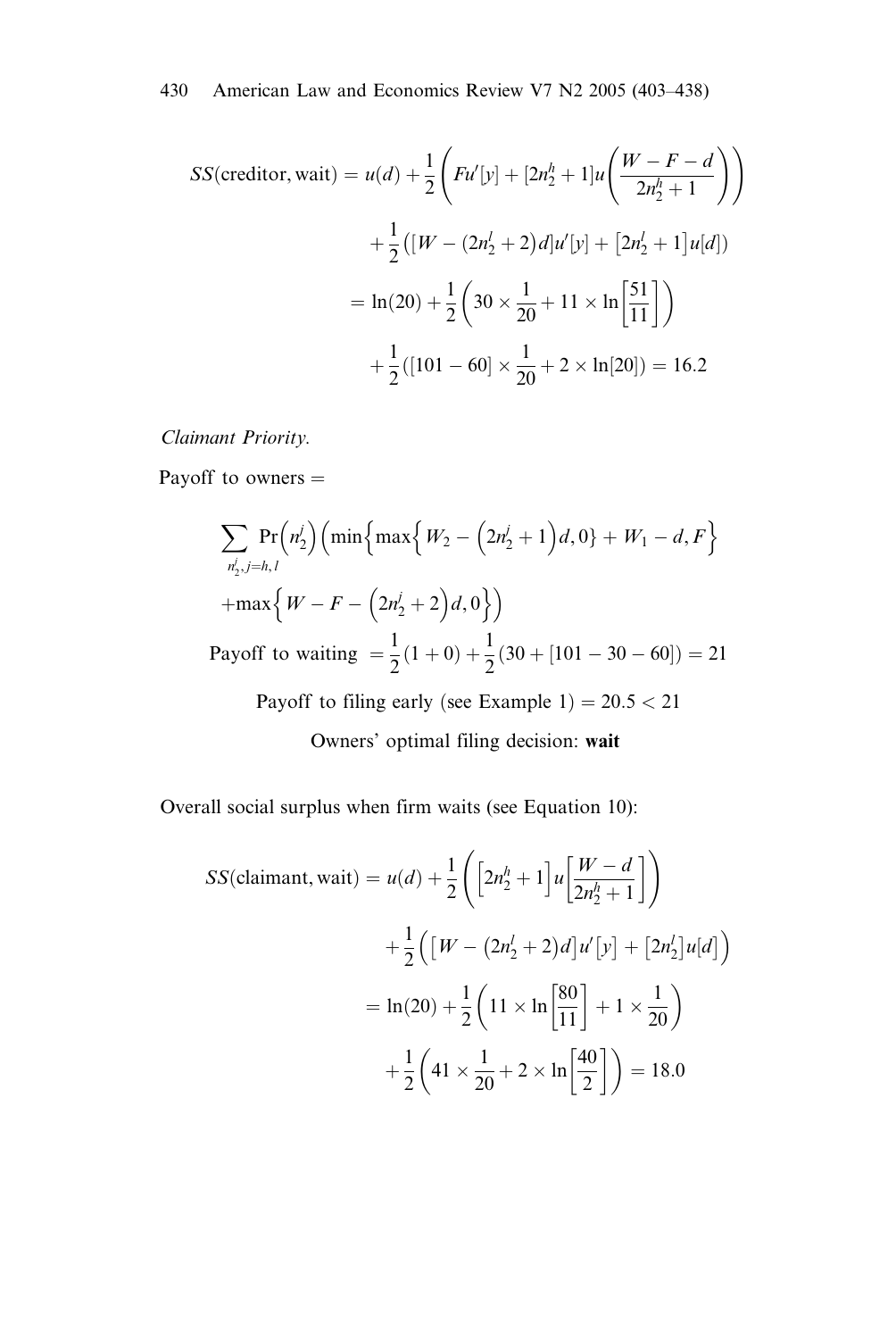Pro Rata Sharing.

Payoff to owners under pro rata  $=$ 

$$
\sum_{\substack{n_2^j, j=h, l}} \Pr(n_2^j)(\min\left\{\frac{F - (W_1 - d)}{F - (W_1 - d) + (2n_2^j + 1)}\right\} W_2 + W_1 - d, F\right\}
$$
  
+ 
$$
\max\{W - F - (2n_2^j + 2)d, 0\})
$$

Payoff to waiting:

$$
\frac{1}{2}\left(\frac{29}{29+220}80+1\right) + \frac{1}{2}(30 + [101 - 30 - 60]) = 25.7
$$

Payoff to filling early (see Example 1) =  $26.1 > 25.7$ 

## Owners' optimal filing decision: file early

Total social surplus when firm files early (see Equation 10):

$$
SS(\text{proxata}, \text{file}) = u(y - d + C_1^p) + \frac{1}{2} \left( \left[ 2n_2^h + 1 \right] u \left[ \frac{W - C_1^p}{2n_2^h + 1} \right] \right)
$$

$$
+ \frac{1}{2} \left( 2Ku'[y] + \left[ 2n_2^l + 1 \right] u \left[ y - d + \frac{W - C_1^p - 2K}{2n_2^l + 1} \right] \right)
$$

$$
\ln(11.35) + \frac{1}{2} (11 \times \ln[\frac{89.65}{11}]) + \frac{1}{2} (52.2 \times \frac{1}{20} + 2 \times \ln[\frac{37.45}{2}]) = 18.2
$$

In this stylized example, total social surplus is highest under the pro rata rule and lowest under creditor priority. Comparing pro rata with claimant priority, we can see that firm owners receive a greater expected payoff under the optimal decision rule (26.1 under pro rata and 21 under claimant priority). Because claimants are not fully compensated in all states and their marginal utility is higher than that of creditors, we might expect that pro rata is necessarily worse from a social standpoint. In this case, however, the value of setting up the trust at an earlier date more than compensates for the lower proceeds available to claimants. Contract creditors are ''bribed'' to file early, which creates value in two important ways. First, it redistributes value more efficiently between present and future claimants by paying present claimants a reduced damage award (11.35 versus 20). This leaves more funds available for future claimants. Second, it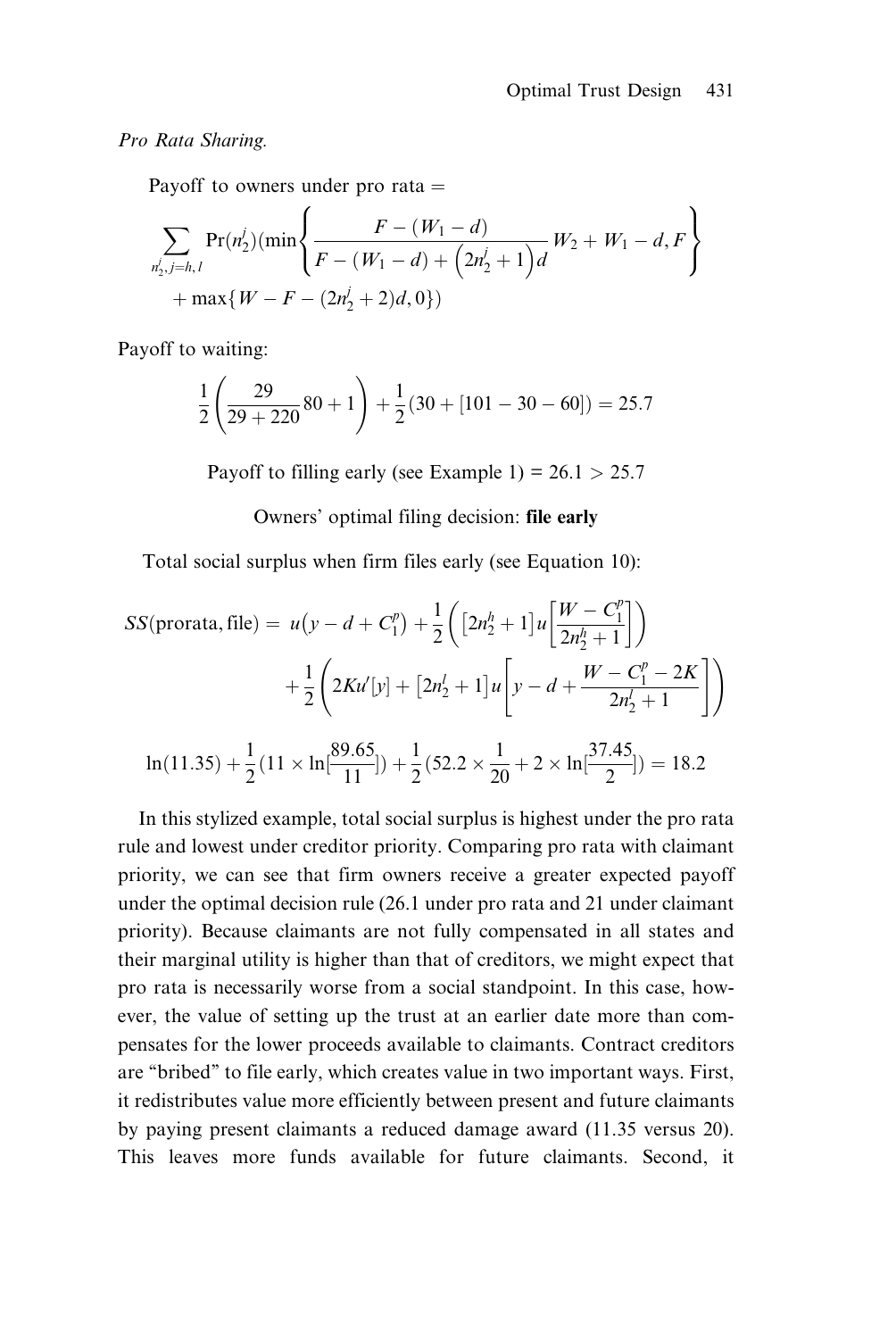redistributes value more efficiently between future claimants in different states of the world. Because money is more valuable in states with many future claimants, the trust pays creditors only when realized future claims are low. This allows more of the savings from present claimants to be passed on to future claimants when marginal utility is highest.

If we were to change the parameters slightly, for instance by holding  $W = W_1 + W_2$  constant but reducing  $W_1$  from 21 to 19, then the firm will file early under both claimant priority and pro rata. Because a greater expected payoff to claimants is socially preferred for a given filing decision, claimant priority will maximize social surplus. As we mentioned, courts have the ability to affect  $W_1/W$  by the effectiveness of voidable preference laws in bankruptcy. Thus, from a policy perspective, if an ex ante claimant priority rule is chosen, our model suggests it should be coupled with a strong rule prohibiting preferential transfers to effectively produce earlier filings. If this is not possible, an ex ante pro rata rule may be more effective.

# 6. Conclusion

The goal of this article is to provide a simple framework that incorporates the most important issues common to bankruptcies caused by mass tort liability. Our model demonstrates that future claimants can be undercompensated in two important respects. First, they are overexposed to the risk in the number of future claimants relative to present claimants and other creditors. As a result, we find that optimal policy requires a greater expected payment to future claimants that to present claimants as protection for bearing this additional risk. Second, the firm's contractual owners have a large incentive to delay a bankruptcy filing when future claimants are involved to pay themselves first. In an environment in which preventing such transfers is difficult, we find that higher priority for contract creditors (in particular, pro rata value sharing) can be beneficial because it encourages firm owners to file earlier for bankruptcy.

In addition, we find that tort claimants' attitudes toward risk has critical implications for the appropriate treatment of both present and future claimants in bankruptcy negotiations. Current practice (such as the Manville and A. H. Robins bankruptcies) often results in an exceedingly inefficient allocation of risk. Those least able to bear risk (tort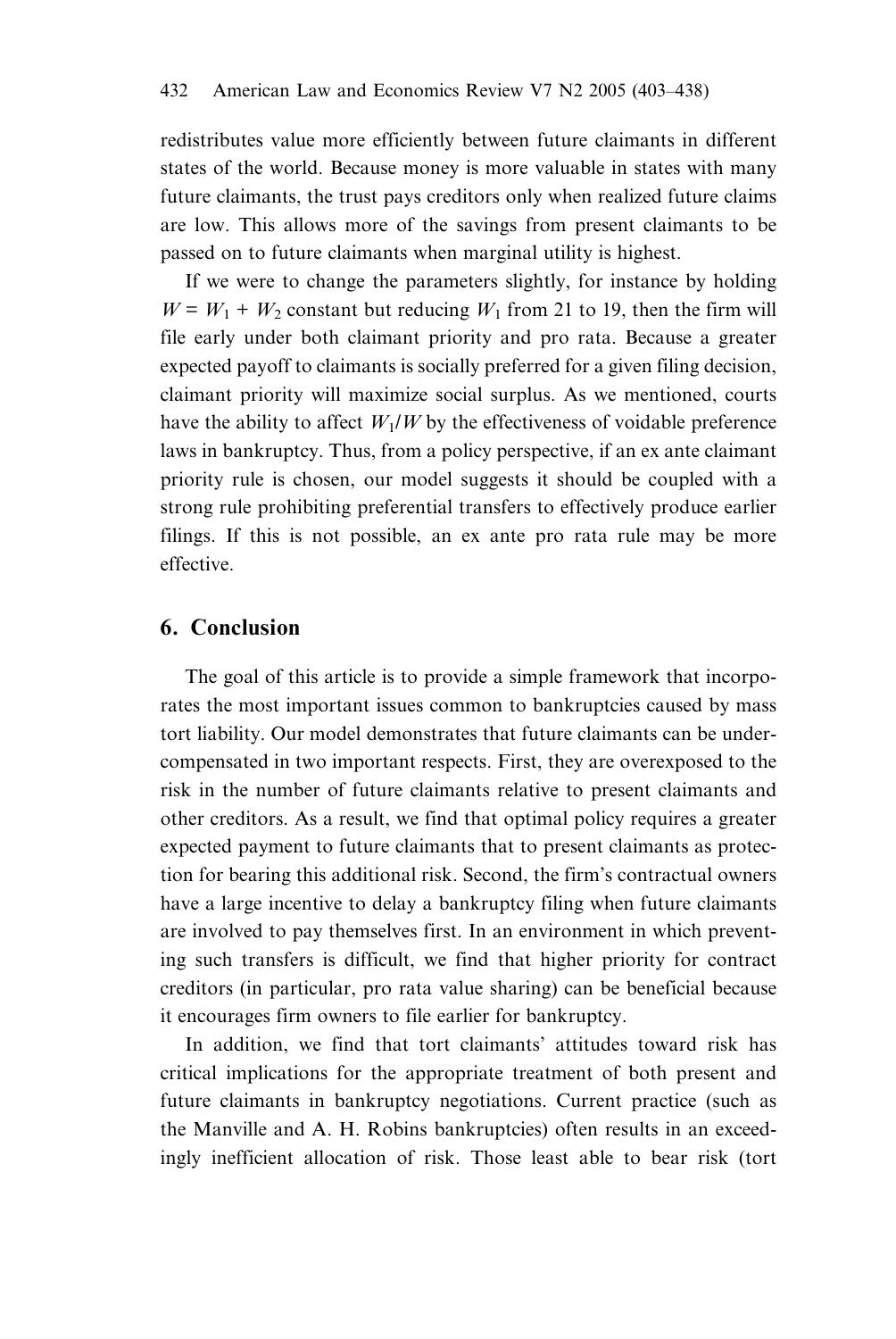claimants) have been exposed to the greatest amount of uncertainty. We find, contrary to current practice, that prepetition contract creditors should be given claims on the trust, rather than be held separate from it. In particular, they should hold the equivalent of an equity position in the trust to minimize risk to future claimants. This contrast between theory and practice suggests that economic analysis of tort claimants' and other contract creditors' differential attitudes towards risk may have additional implications for related questions.

For example, the ex ante/ex post priority distinction described in the previous section may have wider applicability. This article has focused on the existence of a fixed trust fund value  $(W)$ , but the trust fund will often consist of stock in the restructured company (when selling the entire company for cash may entail a great loss in value). In this scenario, judges could apply the ex ante/ex post priority process subject to some additional modifications. Because the value of the trust is no longer certain, it may be even more desirable to exercise caution with respect to future claimants, who are now subject to significant firm value risk in addition to the future claims risk we analyze here.

Finally, a full consideration of optimal ex ante priority would take into account the ex ante incentives of contract creditors to invest in the firm given the probability of a tort and the dilution of their claims that would result.<sup>29</sup> We expect that this would strengthen the case for ex ante claimant priority, to ensure that creditors properly internalize the damage to outside individuals before lending, and appropriately monitor the firm after lending.

## 7. Appendix

#### 7.1. Proof of Lemma 1

Combining the Euler Equations 3 and 4, along with the assumption that  $u''$  < 0, implies that  $C_2^p = C_2^f/n_2 = C_2$ . the second period, present and future claimants should receive the same compensation  $(C_2)$  because they suffer the same amounts of damage. The Euler equations also imply that with no discount rate,  $C_3^f/n_2 = C_2$ . In turn, this implies that

<sup>29.</sup> Such an analysis would ideally consider the effects of joint and several liability as well. For a discussion of these issues, see Malani and Mullin (2004).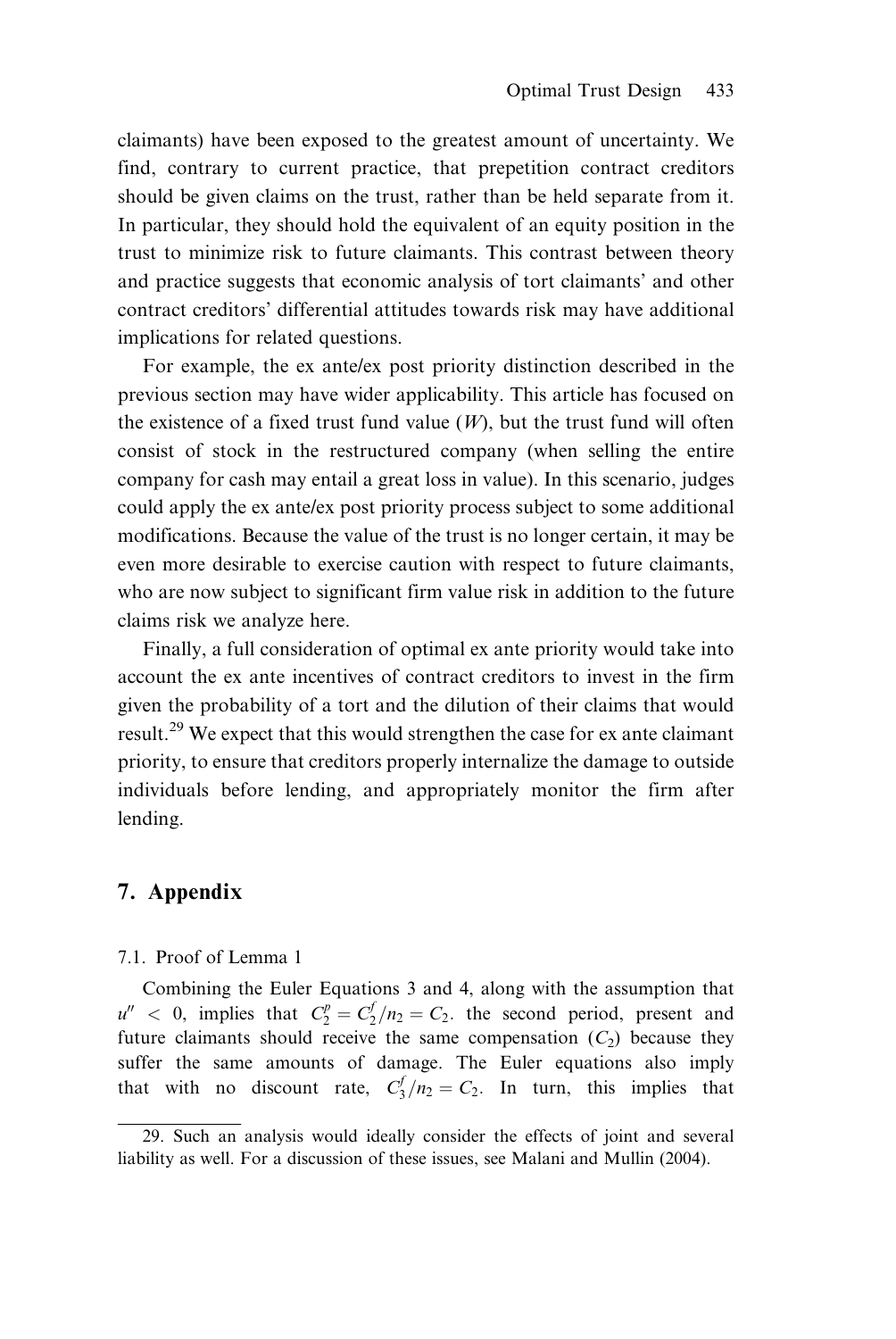$C_3^f = n_2C_2 = W_2 - C_2 - n_2C_2$ . Solving this equation leads to lemma 1, with  $C_2 = \frac{w_2}{2n_2+1}.$ 

#### 7.2. Proof of Proposition 2

Because  $u'''(\cdot) > 0$ ,  $u'(\cdot)$  is a convex function. Thus,

$$
u'(y-d+C_1^p) = E_{n_2}\left[u'\left(y-d+\frac{W-C_1^p}{2n_2+1}\right)\right] > u'\left(E_{n_2}\left[y-d+\frac{W-C_1^p}{2n_2+1}\right]\right),
$$

where the inequality holds because of Jensen's inequality for convex functions (assuming that there is some variance in  $n_2$ ). Because  $u'' < 0$ , the inequality implies that  $y - d + C_1^p < E_{n_2}$  $\overline{1}$  $y-d+\frac{W-C_1^p}{2n_2+1}$  $\overline{1}$ and the proposition follows.

## 7.3. Proof of Proposition 3

7.3.1. Derivation of Taylor Approximation. Rewriting equation (6) with the CRRA utility function and rearranging yields

$$
E_{n_2} \left[ \left( \frac{y - d + \frac{W - C_1^n}{2n_2 + 1}}{y - d + C_1^p} \right)^{-\gamma} \right] = 1 \tag{18}
$$

Define  $g =$  $\frac{\frac{w-c_1^p}{2n_2+1}-C_1^p}{w-d+C_1^p}$  (the percentage difference between the first and second period claimants' payments).

The second-order Taylor approximation of equation (18) is

$$
1 \approx E_{n_2} \left[ 1 - \gamma g + \frac{\gamma (1 + \gamma)}{2} g^2 \right]
$$

Rearranging, dividing by  $\gamma$ , and substituting in the identity  $E[g^2] = var[g] +$  $E_{n_2}[g]^2$  yields

$$
E_{n_2}[g] \approx \frac{(1+\gamma)}{2} \left( var[g] + E_{n_2}[g]^2 \right)
$$
 (19)

(recall that the expansion is around  $g = 0$ ). Taking constant terms out of the expectations and recalling the definition of g leads to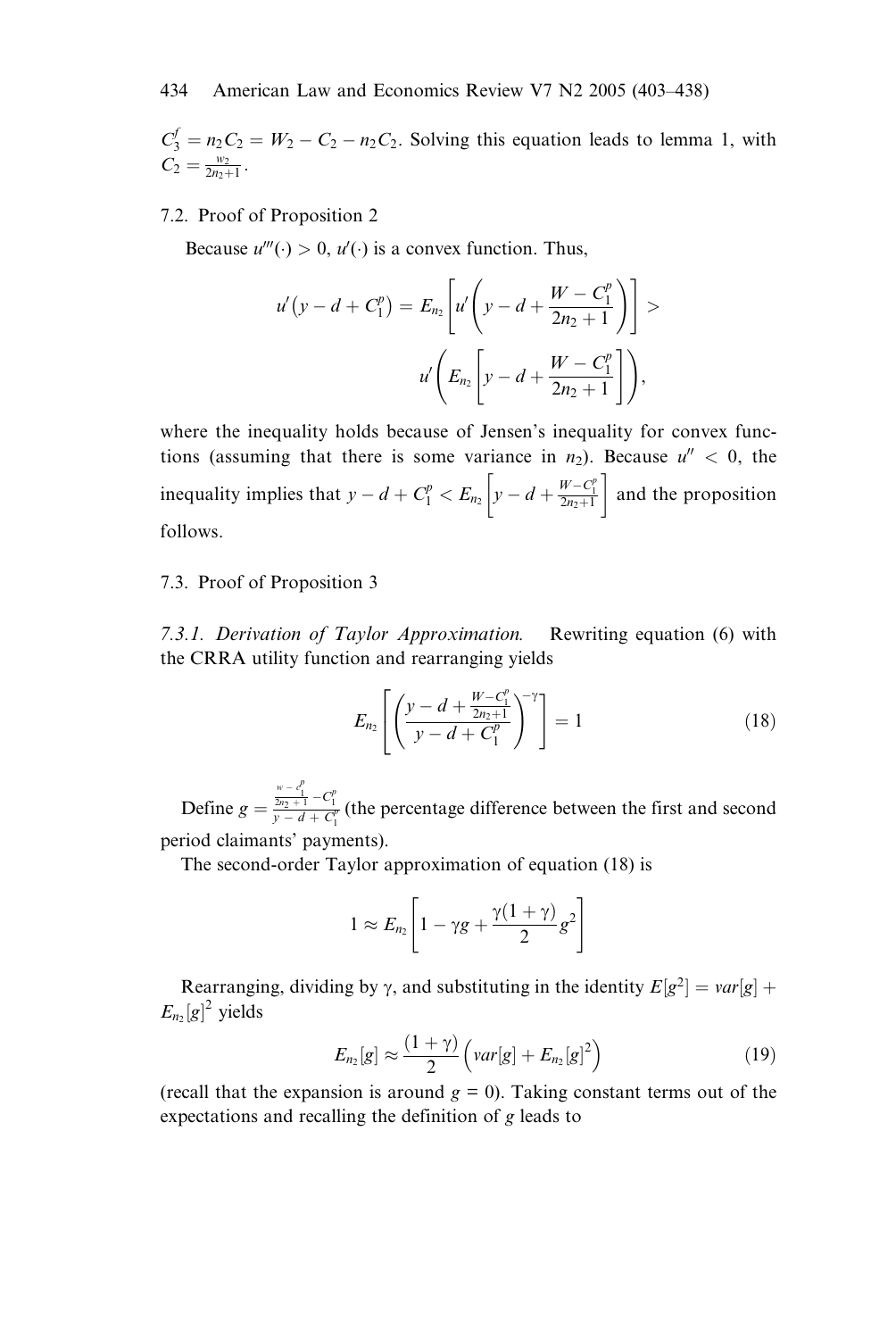$$
\frac{y-d+C_1^p}{W-C_1^p}E_{n_2}\left[\frac{1}{2n_2+1}-\frac{C_1^p}{W-C_1^p}\right] -\frac{1+\gamma}{2}E_{n_2}\left[\frac{1}{2n_2+1}-\frac{C_1^p}{W-C_1^p}\right]^2 \approx \frac{1+\gamma}{2}var\left[\frac{1}{2n_2+1}\right]
$$
\n(20)

7.3.2. Part i. A slight rewriting of equation (20) yields the following:

$$
\frac{y-d}{W-C_1^p} \left[ E_{n_2} \left( \frac{1}{2n_2+1} \right) - \frac{C_1^p}{W-C_1^p} \right] + \frac{C_1^p}{W-C_1^p} \left[ E_{n_2} \left( \frac{1}{2n_2+1} \right) - \frac{C_1^p}{W-C_1^p} \right] - \frac{1+\gamma}{1-\gamma} \left[ E_{n_2} \left( \frac{1}{2n_2+1} \right) - \frac{C_1^p}{W-C_1^p} \right]^2
$$
\n
$$
\approx \frac{1+\gamma}{2} \text{var}\left( \frac{1}{2n_2+1} \right) \tag{21}
$$

We seek to prove that the left-hand side of equation (21) is decreasing in  $C_1^p$ , holding  $E_{n_2}(\frac{1}{2n_2+1})$  constant. First, by differentiating the first term in equation (21) it is straightforward to verify it is always decreasing in  $C_1^p$  (this will be shown in parts ii–iii). Thus it is sufficient to prove the result for  $y - d = 0$ . Hence, equation (21) is decreasing in  $C_1^p$  if the following expression is strictly negative:

$$
\frac{\partial}{\partial C_1^p}\left(\frac{C_1^p}{W-C_1^p}\left[E_{n_2}\left(\frac{1}{2n_2+1}\right)-\frac{C_1^p}{W-C_1^p}\right]\right.-\frac{1+\gamma}{2}\left[E_{n_2}\left(\frac{1}{2n_2+1}\right)-\frac{C_1^p}{W-C_1^p}\right]^2\right)
$$

Differentiating with respect to  $C_1^p$  and rearranging yields the following condition:

$$
\frac{C_1^p}{W-C_1^p} > \frac{\gamma+2}{\gamma+3}E_{n_2}\left(\frac{1}{2n_2+1}\right)
$$

But this is the exact condition required for  $C_1^p$  to be a maximum, as can be verified by differentiating the approximate first order condition

$$
1 - E_{n_2} \left[ 1 - \gamma g + \frac{\gamma (1 + \gamma)}{2} g^2 \right] = 0
$$

with respect to  $C_1^p$  and comparing to zero.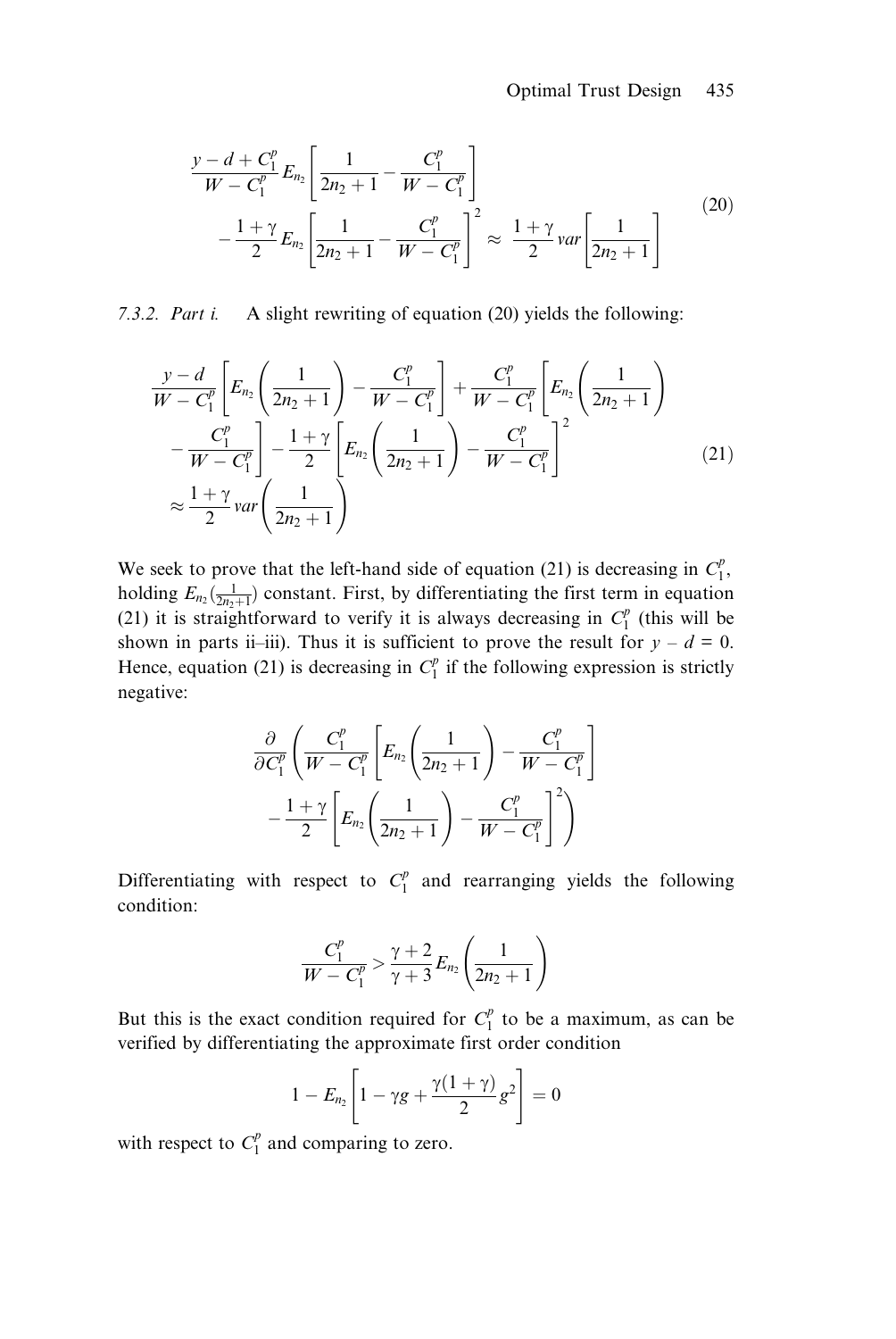#### 436 American Law and Economics Review V7 N2 2005 (403–438)

7.3.3. *Parts ii, iii.* Again, we begin with equation (21):

$$
\frac{y-d}{W-C_1^p} \left[ E_{n_2} \left( \frac{1}{2n_2+1} \right) - \frac{C_1^p}{W-C_1^p} \right] + \frac{C_1^p}{W-C_1^p} \left[ E_{n_2} \left( \frac{1}{2n_2+1} \right) - \frac{C_1^p}{W-C_1^p} \right]
$$
  

$$
- \frac{1+\gamma}{2} \left[ E_{n_2} \left( \frac{1}{2n_2+1} \right) - \frac{C_1^p}{W-C_1^p} \right]^2 \approx \frac{1+\gamma}{2} \text{var} \left( \frac{1}{2n_2+1} \right)
$$

Part i of the proposition showed that the sum of terms two and three must decrease when  $C_1^p$  increases. We now show that the first term must also decrease (all else constant) when  $C_1^p$  increases. Differentiating the first term with respect to  $C_1^p$  and comparing to zero reveals that it is decreasing in  $C_1^p$  if and only if the following holds:

$$
W > E_{n_2}\left(\frac{W - C_1^p}{2n_2 + 1}\right) - C_1^p
$$

It is easy to verify that this condition is always true. Thus, the first term is also decreasing in  $C_1^p$  for a given  $y - d$ . By Proposition 2, the first term is also positive. As  $y - d$  rises, then, the left-hand side of equation (21) rises, which means that  $C_1^p$  rise for equation (21) to continue to hold.

#### 7.4. Proof of Proposition 4

Maximizing Equation 7 subject to Equation 8 and the set of Equations 9 yields the set of first-order conditions

$$
u'\left(y-d+\frac{W-C_1^p-\pi(n_2)}{2n_2+1}\right)-\lambda f(n_2)-\mu_{n_2}=0
$$
 (22)

for each  $n_2$ , where  $\lambda$  is the Lagrange multiplier for Equation 8 and  $\mu_n$  is the Lagrange multiplier for a given  $n_2$  of the Equations 9, along with a complementary slackness condition for each  $\pi(n_2)$ . If  $\mu_n = 0$ , then  $\pi(n_2) > 0$  and Equation 22 then implies the first element of proposition 4. If  $\mu_n > 0$ , then the complementary slackness condition implies that  $\pi(n_2) = 0$ , which is the second element of Proposition 4.

#### 7.5. Proof of Proposition 7

Comparing Equations 16 and 17, it is evident that an early filing will occur under pro rata if and only if the following is true: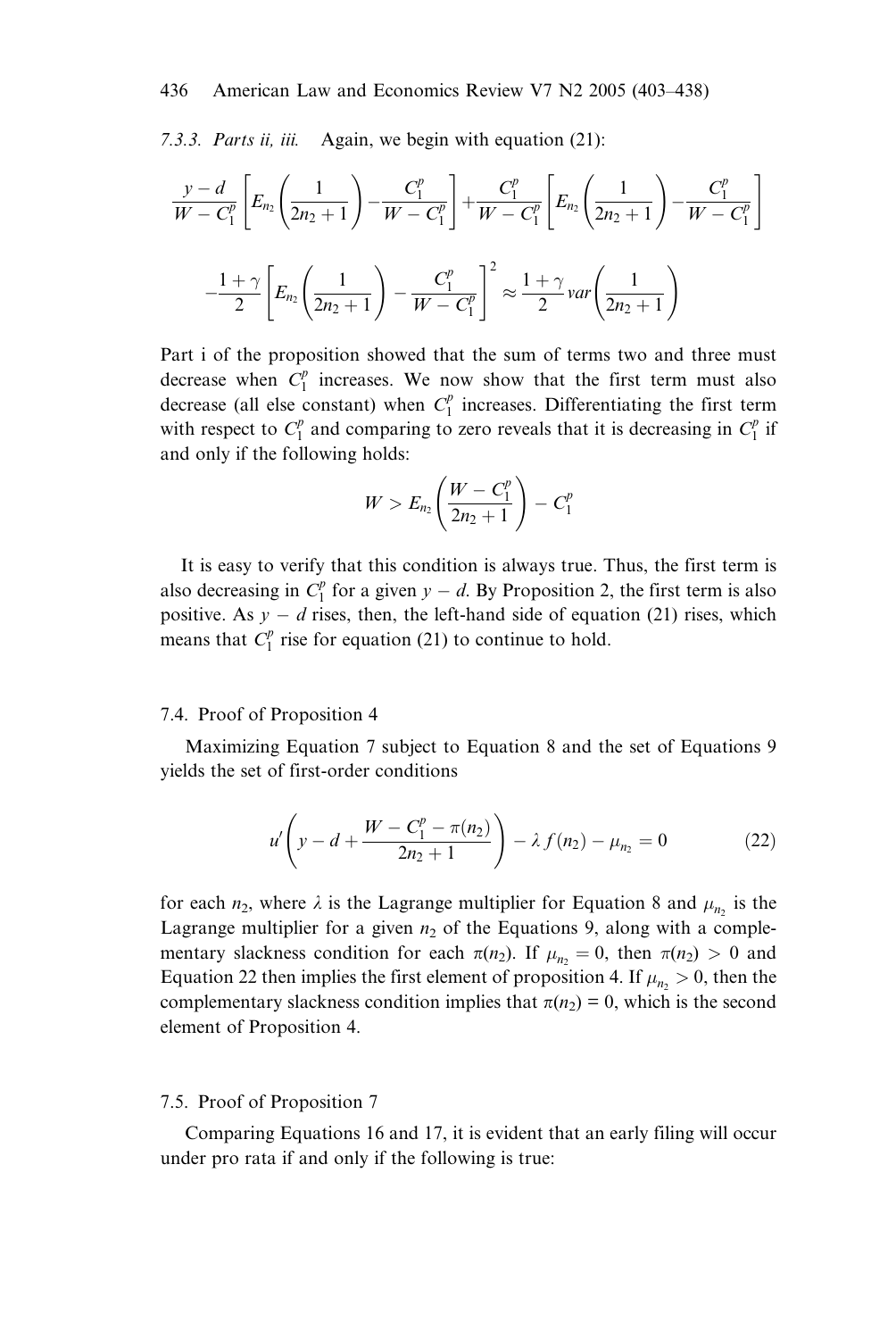$$
E_{n_2}\left[\frac{(2n_2+2)d}{(2n_2+2)d+F}W|F+(2n_2+2)d>W\right]  
+
$$
E_{n_2}\left[\frac{(2n_2+1)d}{(2n_2+1)d+F-W_1}W_2|F+(2n_2+2)d>W\right]
$$
$$

It is sufficient to show that an early filing will occur if this inequality holds term by term for each  $n_2$ , hence we show that

$$
\frac{(2n_2+2)d}{(2n_2+2)d+F}W < d + \frac{(2n_2+1)d}{(2n_2+1)d+F-W_1}W_2
$$

for all  $n_2$  such that  $F + (2n_2 + 2)d > W$ . Relabeling  $W_1 = \alpha d$  and rearranging terms, we find that the above inequality holds if and only if the following holds:

$$
-dF + (\alpha - 1)(2n_2 + 2)d^2 < \left(-dF + (\alpha - 1)(2n_2 + 2)d^2\right) \frac{W_2}{(2n_2 + 2)d + F - \alpha d}
$$
\n(23)

Note that the fraction on the right-hand side of the inequality is always less than one because  $F + (2n_2 + 2)d > W$ . Because  $-dF < 0$ , this expression holds strictly for  $\alpha < 1$ , the necessary and sufficient condition for a firm to file early under claimant priority. It is also easy to show that there exist  $\alpha > 1$  such that  $(\alpha - 1)(2n_2 + 2)d^2 < dF$ , implying that the inequality will continue to hold. In these cases the firm will file early under pro rata but will not file early under claimant priority.

## References

- Baird, Douglas G. 1992. The Elements of Bankruptcy. Westbury, New York: Foundation Press.
- Deaton, Angus. 1992. Understanding Consumption. New York: Oxford University Press.
- Delaney, Kevin. 1992. Strategic Bankruptcy. Los Angeles: University of California Press.
- Gourinchas, Pierre-Olivier, and Jonathan Parker, 2001. ''The Empirical Importance of Precautionary Saving," 91 American Economic Review, Papers and Proceedings 406–12.

- 2002. "Consumption over the Life Cycle," 70 Econometrica 47-89.

Kennedy, Frank R. 1985. "Creative Bankruptcy? Use and Abuse of the Bankruptcy Law—Reflection on Some Recent Cases," 71 Iowa Law Review 199-214.